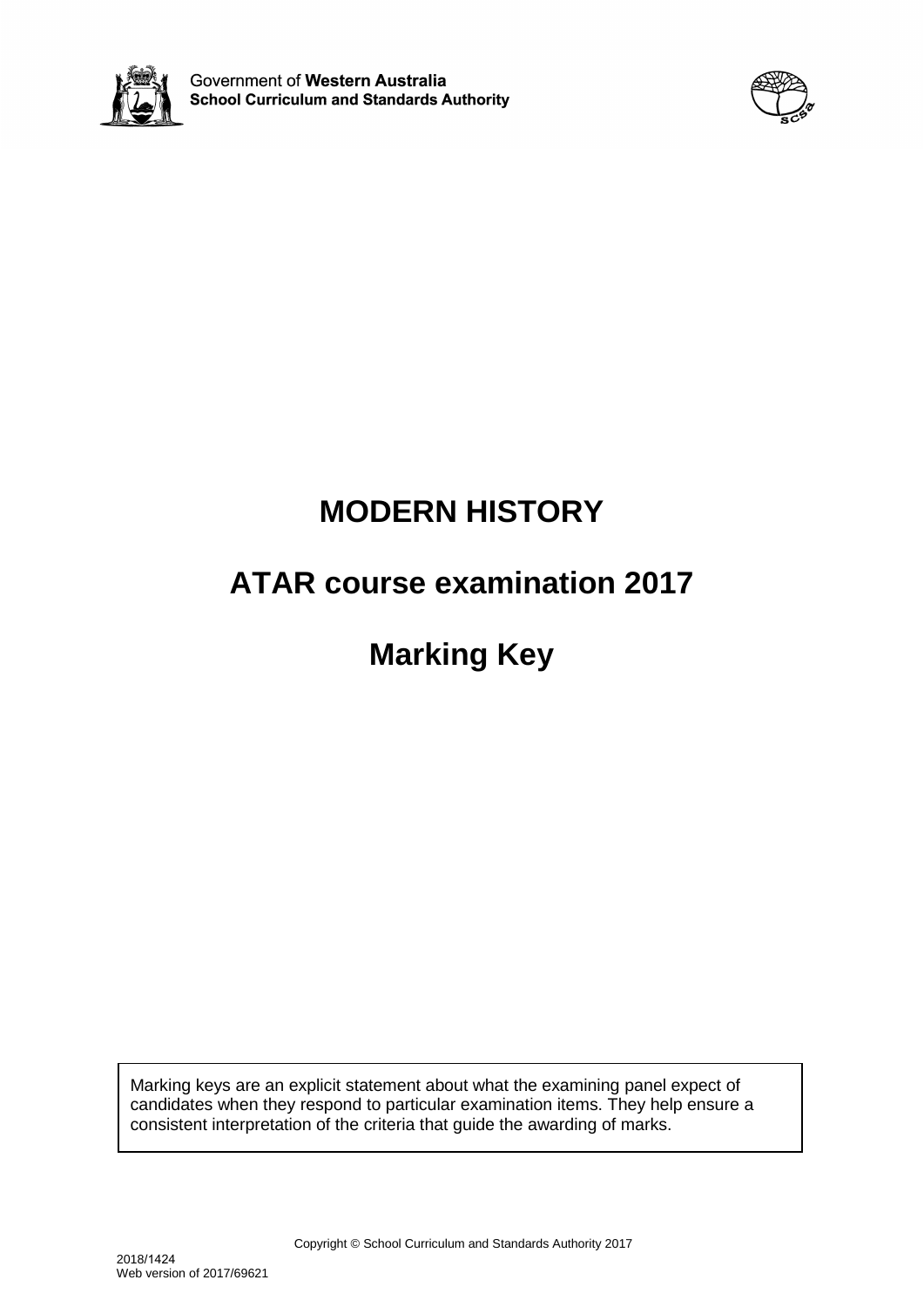# **Section One: Source analysis–Unit 3 25% (25 Marks)**

**NOTE:** When marking a candidate's work in this section:

- 1. Not all points necessarily need to be in an answer for the candidate to gain full marks.<br>2. Reward each salient point made by the candidate. Candidates may make different vali
- 2. Reward each salient point made by the candidate. Candidates may make different valid points of interpretation.
- 3. Candidates are expected to refer to relevant supporting evidence from the sources.

# **Question 1 (25 marks)**

(a) Compare and contrast the messages of Source 1 and Source 2. (4 marks)

| <b>Description</b>                                                                                                                | <b>Marks</b> |
|-----------------------------------------------------------------------------------------------------------------------------------|--------------|
| Reference to the messages in Source 1 and Source 2.                                                                               | $1 - 2$      |
| Points of comparison of the message(s) in Source 1 and Source 2.                                                                  |              |
| Points of contrast of the message in Source 1 and Source 2.                                                                       |              |
| Total                                                                                                                             |              |
| Markers' notes: Look for the message of each of the sources. Evidence should be<br>drawn from the sources to support the message. |              |

### **Elective 1: Australia 1918–1955**

The message of Source 1 is that Australians were experiencing considerable economic hardship in 1930 during the Great Depression and that a major contributory factor in this regard was the actions of the Bank of England in its endeavour to obtain maximum loan repayments from Australia at the time, Niemeyer sought to implement deflationary measures which affected all parts of Australia.

Source 2 highlights the historically high unemployment level in the midst of the depression as well as the striking contrast between Australia's post World War One and World War Two unemployment levels.

Both sources provide a clear message of the extent of the economic difficulties during the depression period but Source 2 in contrast shows more favourable economic circumstances in relation to unemployment during and post WWII.

# **Elective 2: Russia and the Soviet Union 1914–1945**

The message of Source 1 is that Kulaks were increasing their profits at the expense of the Russian people not caring about their starvation and suffering. It portrays the growth of the Kulaks negatively. The message of Source 2 is that the NEP was working as indicated by the increasing output in each of the key industrial outputs. Production rose exponentially after the Civil War.

Both sources give the indication that NEP was working in terms of increased production of goods, however Source 1 does not convey this as a positive as economic progress was inequitable and much of the population continued to suffer.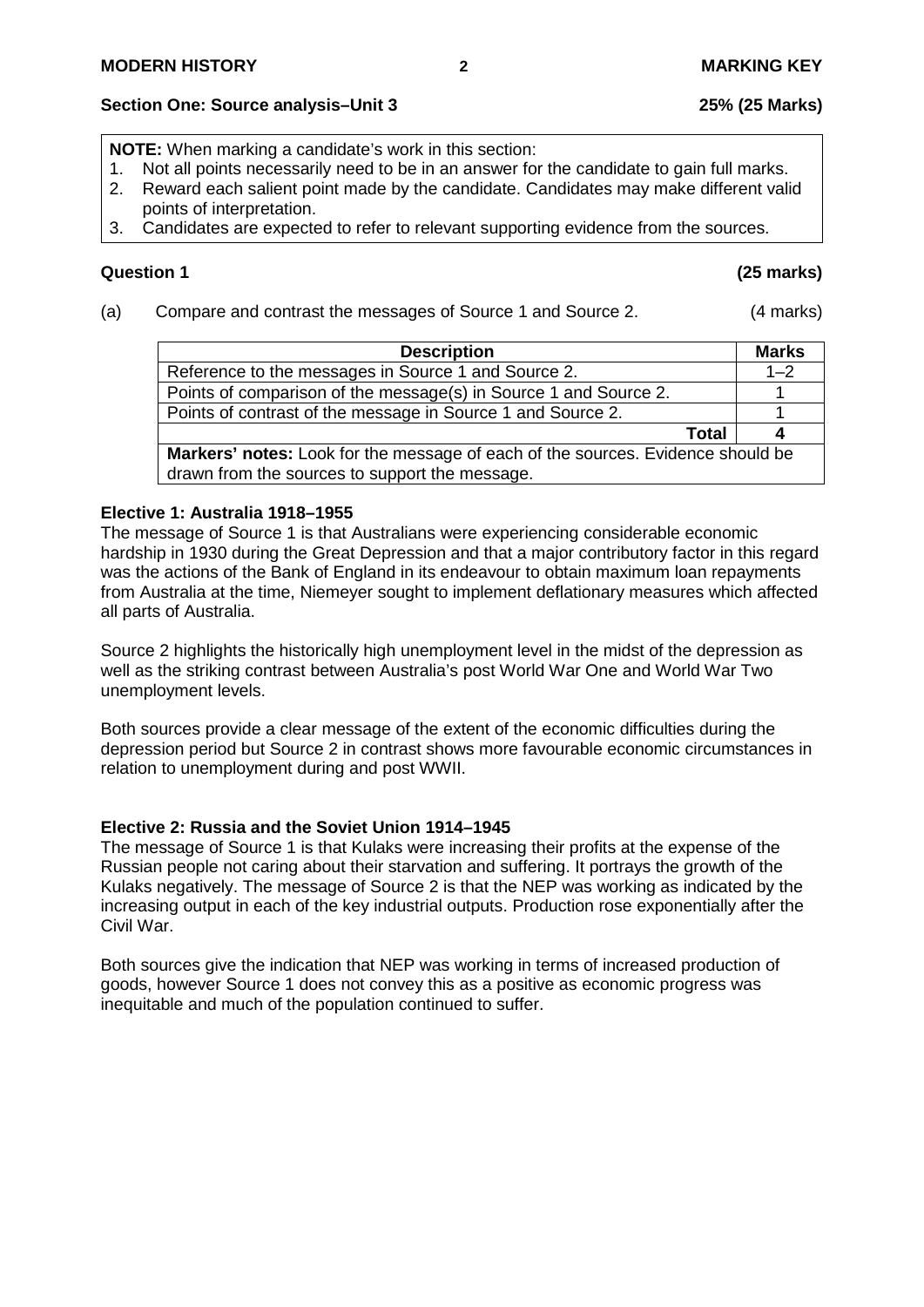#### **Elective 3: China 1935–1989**

The message of Source 1 is that the Communist Party victory in the Civil War was advantageous for the Chinese people as more food will now be available and the cost of the food will be lower. The message of Source 2 is that the First Five-Year Plan has been very successful because many of its industrial commodities' targets have been exceeded or were very close to being achieved.

Both sources convey the message that the Communist Revolution has been a positive for the Chinese people. Both sources convey economic improvement as a consequence of the Revolution. In contrast, Source 1 – the focus is on the individual peasant, agriculture and the year immediately after the Revolution (specifically food production). It speculates about future economic development and contains no evidence that what has been depicted will actually happen. Source 2 – the focus is on six key industrial commodities across the whole Chinese economy (specifically industrial production) and covers a longer period 1952 to 1957. It contains 'factual evidence' about economic achievement and does not rely on speculation. Source 2 also indicates that some targets were not met whereas Source 1 conveys that overall success will result from Communist rule.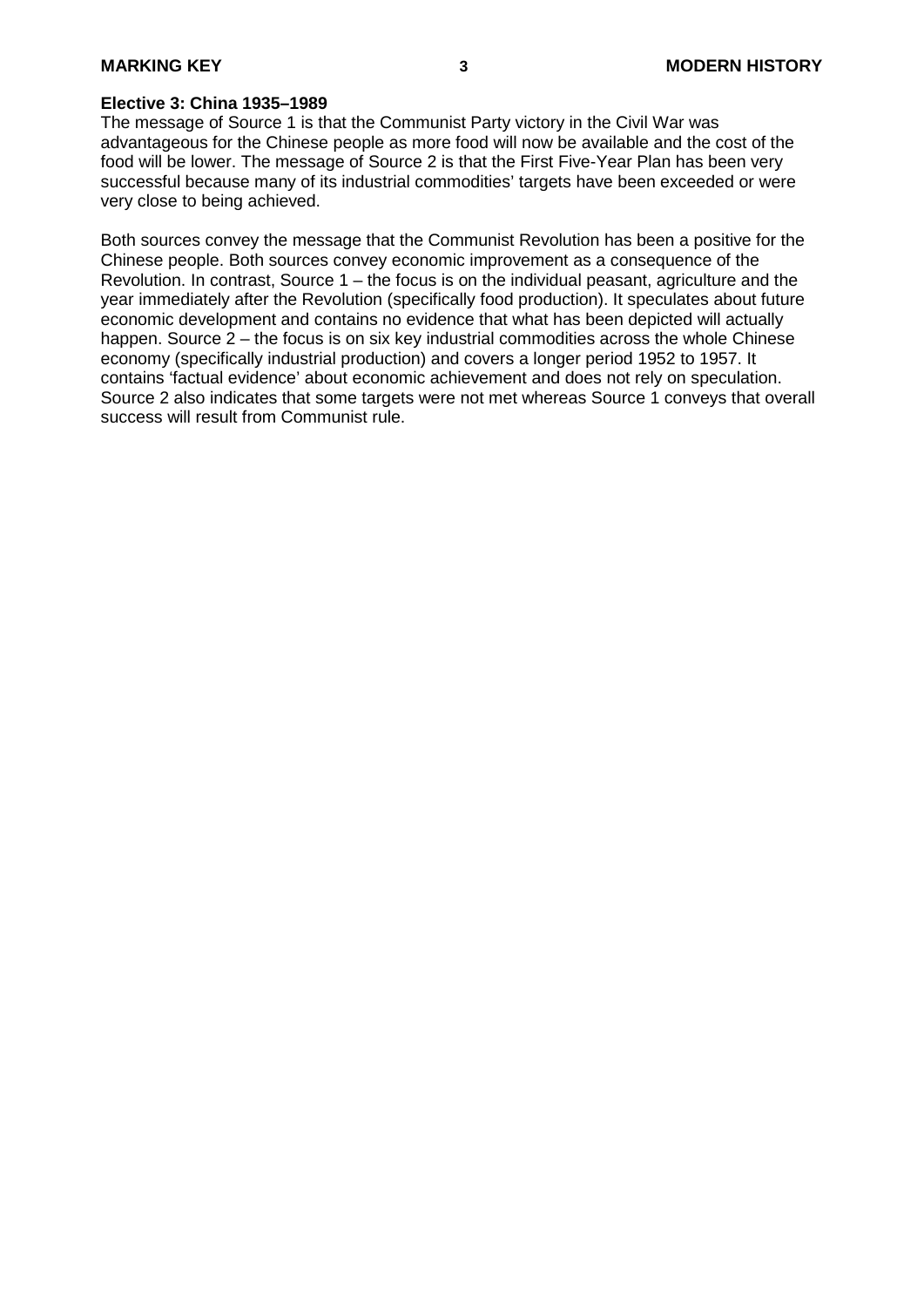#### **Question 1** (continued)

(b) Evaluate the usefulness, in terms of strengths and weaknesses, of Source 1 and<br>Source 2 regarding the impact of the economic forces represented. (6 marks) Source 2 regarding the impact of the economic forces represented.

| <b>Description</b>                                                                       | <b>Marks</b> |
|------------------------------------------------------------------------------------------|--------------|
| Provide example of a strength and weakness of Source 1 regarding the                     | $1 - 2$      |
| impact of the economic force(s) represented.                                             |              |
| Provide example of a strength and weakness of Source 2 regarding the                     | $1 - 2$      |
| impact of the economic force(s) represented.                                             |              |
| Evaluation of the usefulness of the sources.                                             | $1 - 2$      |
| Total                                                                                    | 6            |
| <b>Markers' notes:</b> Higher marks should be awarded to candidates who look at both the |              |
| strengths and weaknesses of the sources provided in terms of how they discuss the        |              |
| impact of the economic forces represented.                                               |              |

#### **Elective 1: Australia 1918–1955**

Source 1 strengths: the source provides useful insights into the extent of the economic hardship and internal political conflicts arising in Australia as a consequence of the impact of the Great Depression.

Weaknesses: it is specific to one particular time/policy/event.

Source 2 strengths: useful in setting the Australian economic experience in the context of Australia's imperial relations and the impact of each of the two World Wars. Weaknesses: the gaps between the years. The data is estimated, questioning their validity.

Usefulness of the sources: They illustrate strikingly Australia's very different economic experience in WWII and post 1945 period as compared with the immediate post WWI era as well as during the Great Depression. They also highlight the economic relationship between Australia and England.

### **Elective 2: Russia and the Soviet Union 1914–1945**

Source 1 strengths: easily understood given the caption for the poster and the visual representation of the Kulaks.

Weaknesses: propaganda and likely to be highly exaggerated, simplistic and is clearly biased against Kulaks.

Source 2 strengths: information given on a range of industrial commodities, with clearly presented data enabling comparisons between years of the NEP. Weaknesses: contains limited information on only five industrial commodities, so may not

represent the total economy, such as agriculture.

Usefulness of the Sources: Despite its bias and motive, Source 1 is useful as it provides an important insight into the Communist Party's desire to gain the support of the peasants. It also reveals the importance of propaganda in general and more specifically about economic improvement, in establishing the new regime. Source 2, despite its weaknesses/limited nature, is also useful as it illustrates the Government's commitment to improving industry, as one of its most immediate plans after the Civil War. It is also useful as it identifies five key industrial commodities seen to be fundamental to economic development in this context.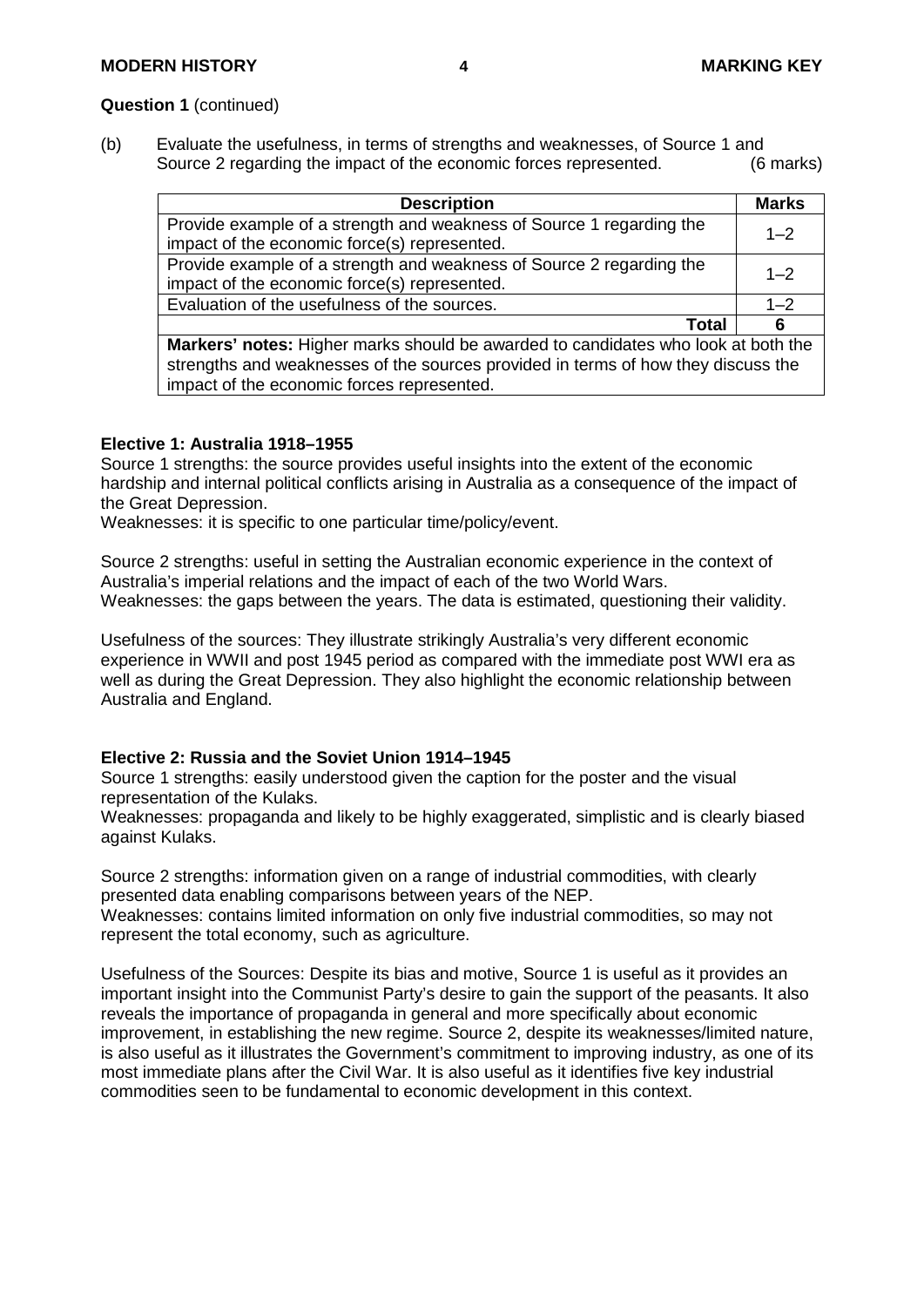#### **Elective 3: China 1935–1989**

Source 1 strengths: visual, humorous and easily understood and highlights the future economic benefits of New China.

Weaknesses: the source is propaganda and highly exaggerated, simplistic and biased, presenting a positive image glorifying the likely achievement of the Revolution. Without any factual basis provided in the source, assertions that the economy would produce more food in the first year after the Revolution are questionable and misleading.

Source 2 strengths: official information is provided on a range of industrial commodities, enabling comparisons between projected output and actual outputs.

Weaknesses: source of the information is the Chinese Government – and it is very difficult to validate the accuracy of any of the figures, particularly given the time frame of 1952–1957. It contains limited information on only six commodities, so is somewhat limited regarding the total economy. The data on the use of fertiliser indicates an economic improvement in agriculture.

Usefulness of the Sources: Despite its bias and motive, Source 1 is useful as it provides an important insight into the Communist Party's desire and need to improve the economy, in order to gain the support of the peasants in the very early days after the Revolution. It also reveals the importance of propaganda in general and more specifically about the intended economic improvement. Source 2, despite its weaknesses, is also useful as it illustrates the Communist Government's commitment to improving industry as one of its most immediate plans after the Revolution. It is also useful as it identifies six key industrial commodities seen to be fundamental to economic development in this context.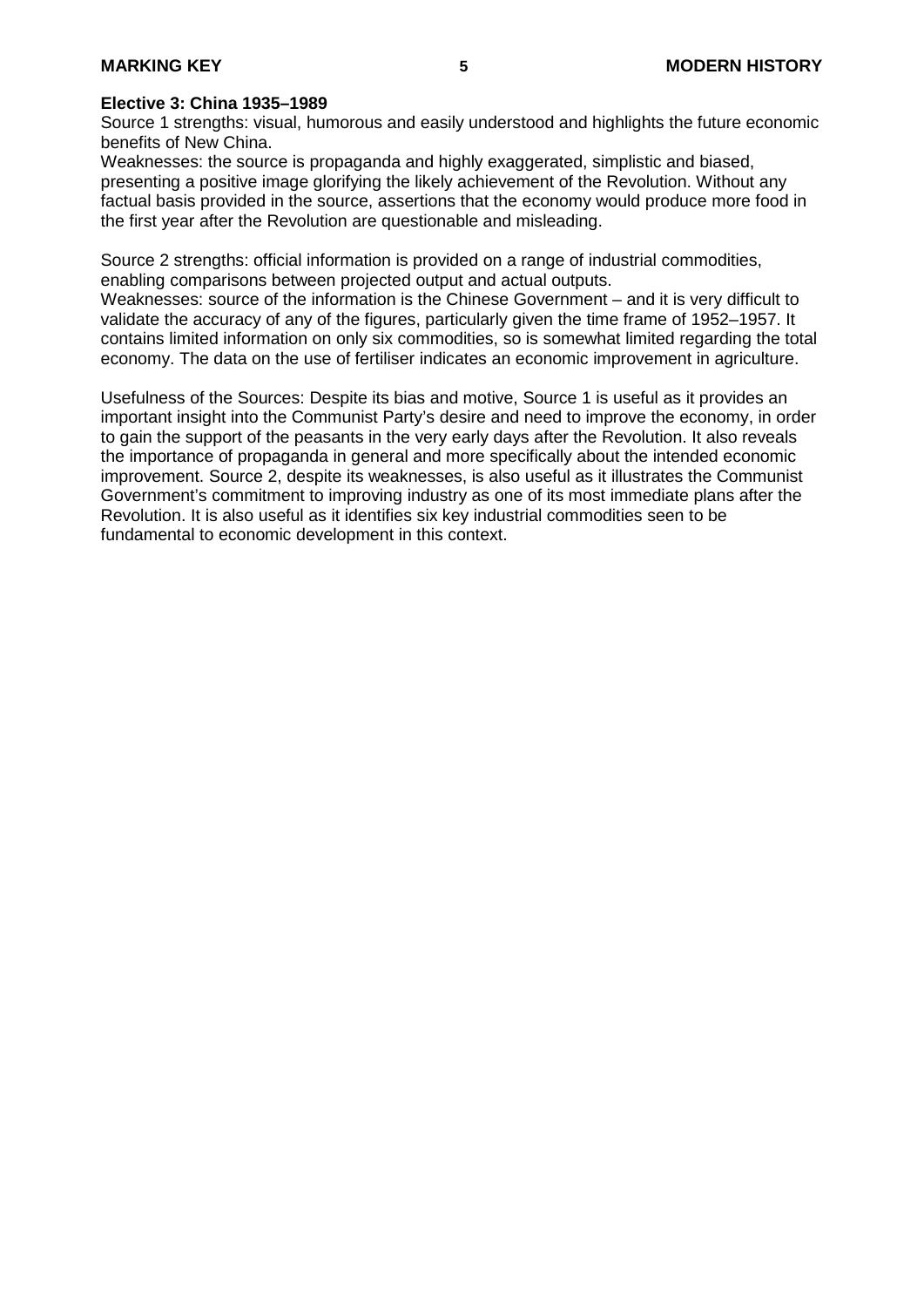#### **Question 1** (continued)

(c) Explain the historical context of Source 3. Include the relevant events, people and ideas<br>depicted or represented in the source. (3 marks) depicted or represented in the source.

| <b>Description</b>                                                                         | <b>Marks</b> |
|--------------------------------------------------------------------------------------------|--------------|
| Identify the focus of the source.                                                          |              |
| Outline the causes or events that lead to the focus of the source.                         |              |
| Provide specific details for the focus of the source,                                      |              |
| dates/events/people/place/ideas.                                                           |              |
| Total                                                                                      |              |
| <b>Markers' notes:</b> This question is concerned with the historical context in which the |              |
| source is located. The answer must concentrate on what is in the source and explain        |              |
| the relevance/significance.                                                                |              |

### **Elective 1: Australia 1918–1955**

Source 3 is centred on Prime Minister Curtin's policy speech during the August 1943 general election campaign. This was of considerable significance as Labor's victory in the election gave the Curtin Government both the parliamentary majority which it did not have at the time of Pearl Harbour, and the mandate to plan for the post war period, hence it is a pledge to provide employment to all who served in the war.

The source highlights the emphasis placed on the maintenance of full employment and social security to avoid the hardships experienced before and during the Depression. In this regard the speech was set in a much broader context than one merely related to war time issues.

#### **Elective 2: Russia and the Soviet Union 1914–1945**

The focus for Source 3 is Stalin's speech to Industrial Managers in February 1931 about the need for Soviet Industrialisation at a rapid pace.

Candidates should focus on the shift from the NEP to 5 Year-Plans reflecting a broader shift from Lenin to Stalin and the fact that NEP hadn't necessarily modernised Russia as quickly as it needed to. This speech is the turning point/break from previous political and economic policy and heralded forced collectivisation and breakneck industrialisation.

#### **Elective 3: China 1935–1989**

The focus of the source is Mao's announcement of 'The Great Leap Forward', his Second Five-Year Plan to develop agriculture and industry in China.

This was spurred on by the success of the First Five-Year Plan and Mao ambitiously aimed for China's economy to overtake that of Britain's in 15 years. This 'Great Leap Forward' would simultaneously develop agriculture and industry through the forced re-organisation of the cooperatives into peoples' communes.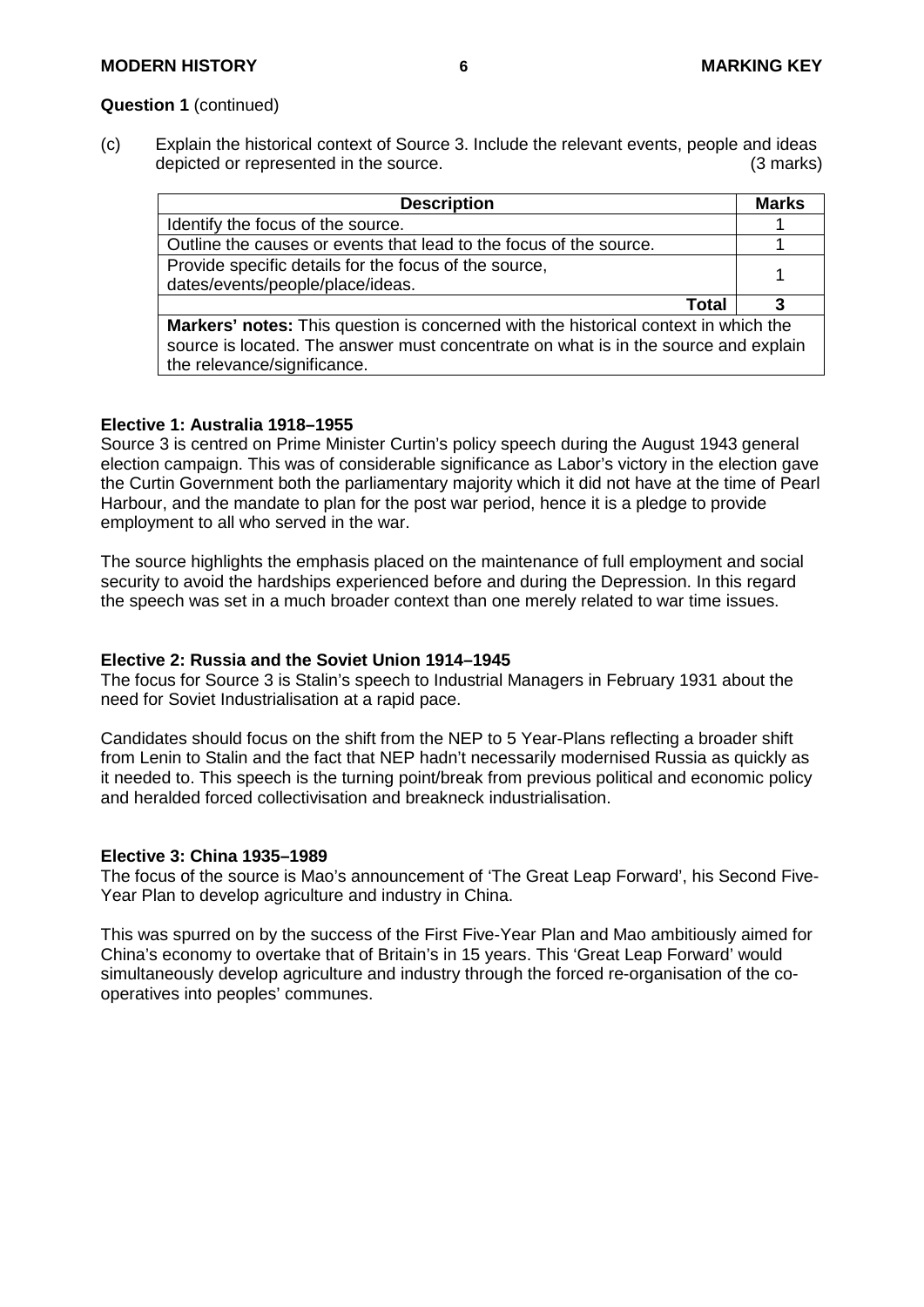(d) Identify and account for the authors' perspectives in Source 3 and Source 4 regarding the impact of the economic forces represented. (6 marks)

| <b>Description</b>                                                                                                                                                            | <b>Marks</b> |
|-------------------------------------------------------------------------------------------------------------------------------------------------------------------------------|--------------|
| Articulation of the perspective of Source 3.                                                                                                                                  |              |
| Articulation of the perspective of Source 4.                                                                                                                                  |              |
| Analysis of the perspectives in relation to the question asked. This may<br>include discussion of:<br>motives<br>bias<br>time<br>place<br>purpose.                            | 1–4          |
| Total                                                                                                                                                                         | 6            |
| <b>Markers' notes:</b> The last part of the question 'regarding'. Candidates must consider<br>the perspective of the sources in terms of the theme/force of the sources to be |              |

Candidates need to:

analysed.

- articulate the perspectives from which the sources were constructed or analyse reasons for the perspective (purpose/motive/place/and time)
- use evidence of the perspective from the source
- identify how the author shows the perspective in the source.

### **Elective 1: Australia 1918–1955**

In Source 3 the author's perspective (Curtin) is that the nationalist Government after WWI helped create the unemployment issues and poor economy of the 1920s and 30s. Curtin's perspective can be understood in terms of his strong political commitment to achieving full employment and to relating victory in the war with the development of a peacetime environment very different from the previous decade.

In Source 4 the author's perspective is that of the professional economist writing several decades after the events of the 1930s and articulates that the Depression was actually beneficial in getting the government to reduce dependency on foreign capital. Schedvin's argument was developed with the focus on the nature and basis of the recovery rather than the degree of the recovery and his perspective was that of the academic seeking to set the events of the time in the long-term economic context.

### **Elective 2: Russia and the Soviet Union 1914–1945**

In Source 3 the speech is made by Stalin, presumably written by him and therefore clearly articulates his perspective of needing to modernise Russia as quickly as possible to uphold what Lenin began and to ensure that the West does not beat them again. He justifies his perspective by saying it is for the good of the workers and peasants. His purpose is to rally the workers and peasants and give them a 'common enemy' – the West depicted by him as bullies.

In Source 4 the perspective of the author is that the 5 Year-Plan was justified and needed and that there was a case to be made for the 5 Year-Plan to go ahead. Source 4 is from a history textbook seeking to give an objective overview of the economic reasons for the 5 Year-Plan. As such, it is not emotive, nor does it seek to persuade like Source 3. It outlines that State control was the only way to ensure rapid industrialisation, the NEP proving ineffective economically.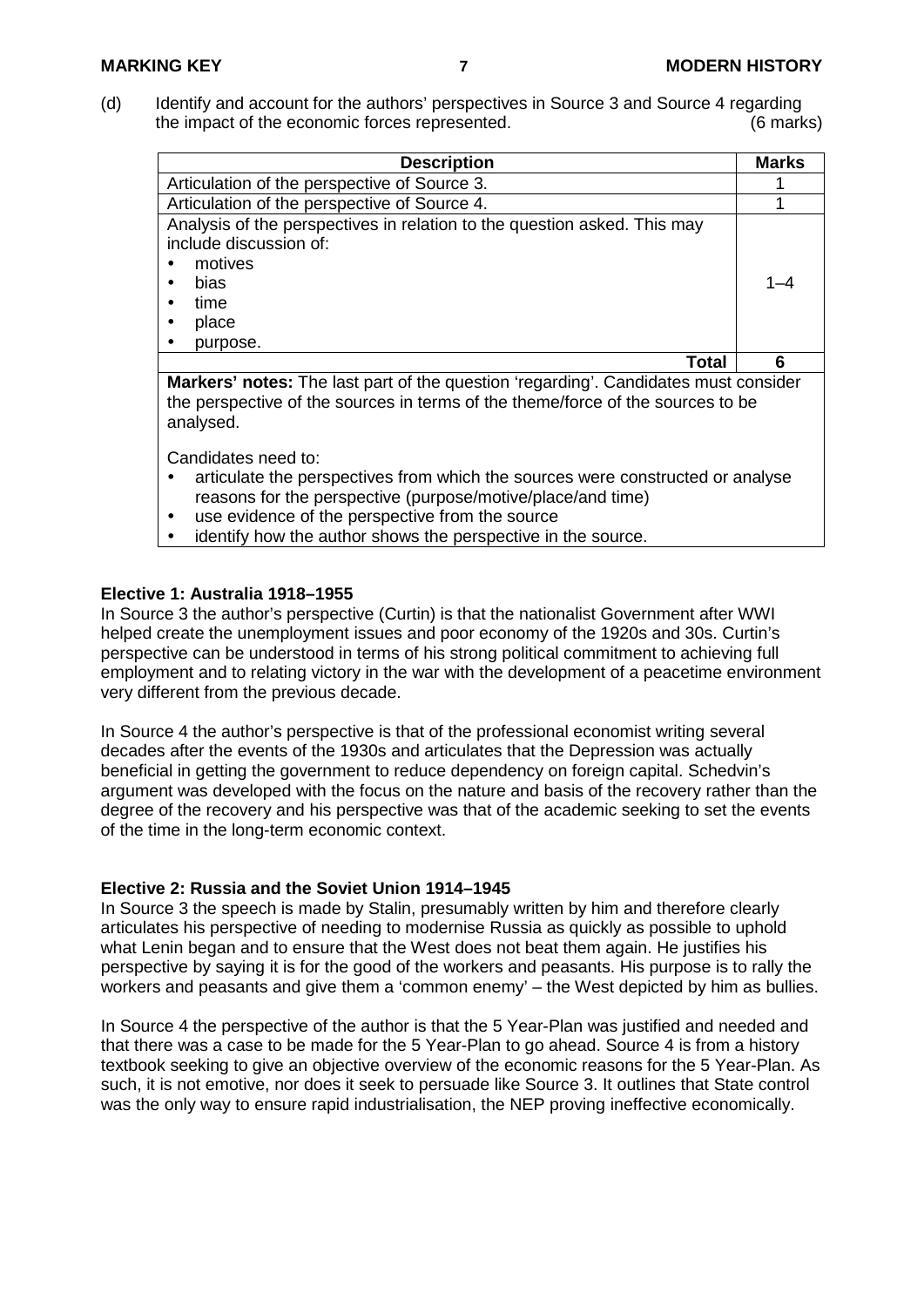#### **Question 1** (continued)

#### **Elective 3: China 1935–1989**

In Source 3 the author is Mao Zedong so his perspective is biased in favour of the rapid industrialisation and communisation he is announcing. His perspective is that China is far behind other countries economically and needs to rapidly industrialise. Mao's purpose is also to motivate the people so he offers attractive incentives such as the catching up with Britain in about 15 years' and carrying out the 'Forty-Point Programme for Agricultural Development' in only eight years.

Source 4 is written by an academic, published author and university lecturer and his perspective on the economic 'nightmare' he describes is likely to be based on many years of detailed research and written with the benefit of hindsight. His perspective is that Mao's contradictory vision contributed to the problems of the Great Leap Forward. The author's attention to the detail contained in the transcripts of party meetings suggests this is a wellresearched and objective account intended to shed light on Mao's attempt to radically transform the Chinese economy. Spence is highly critical of Mao's actions and calls it 'bizarre' that Mao could seemingly knowingly pursue these 'ultimately disastrous' economic policies.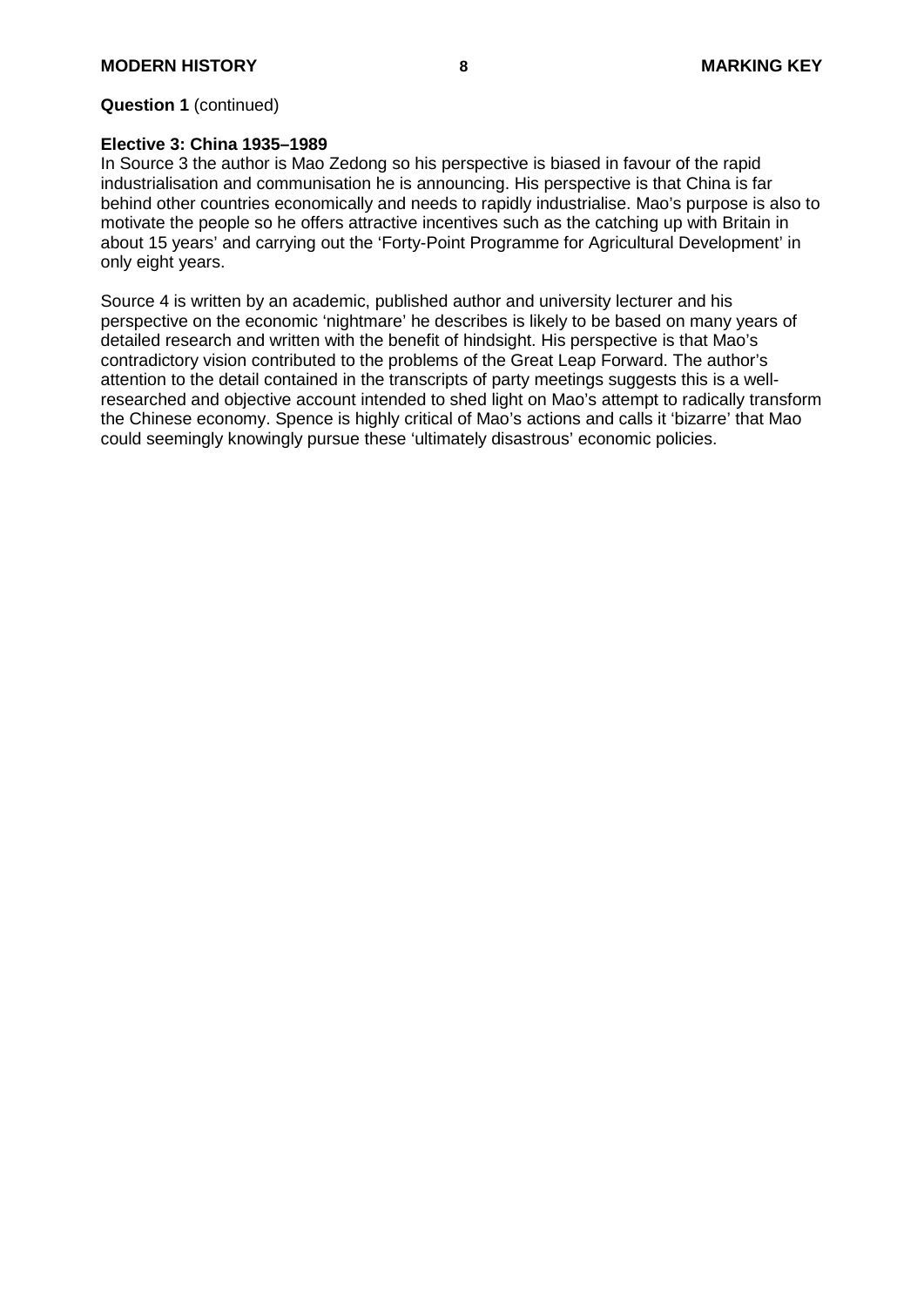(e) Evaluate the extent to which the **four** sources give an accurate insight into the significance of the changing economic circumstances during your period of study.

(6 marks)

| <b>Description</b>                                                                                                                                                                                                                                                                                                                                                                                                                                                                                                                                  | <b>Marks</b> |
|-----------------------------------------------------------------------------------------------------------------------------------------------------------------------------------------------------------------------------------------------------------------------------------------------------------------------------------------------------------------------------------------------------------------------------------------------------------------------------------------------------------------------------------------------------|--------------|
| Articulation of the changing economic circumstances depicted.                                                                                                                                                                                                                                                                                                                                                                                                                                                                                       | $1 - 2$      |
| Identification of changing economic circumstances that have been<br>omitted.                                                                                                                                                                                                                                                                                                                                                                                                                                                                        |              |
| Evaluation of the extent to which the sources reflect the significant                                                                                                                                                                                                                                                                                                                                                                                                                                                                               |              |
| aspects of the changing economic circumstances being depicted in the                                                                                                                                                                                                                                                                                                                                                                                                                                                                                | $1 - 3$      |
| sources in terms of their impact on the context studied.                                                                                                                                                                                                                                                                                                                                                                                                                                                                                            |              |
| <b>Total</b>                                                                                                                                                                                                                                                                                                                                                                                                                                                                                                                                        | 6            |
| <b>Markers' notes:</b> The intent is to not have a list of what has been omitted; rather<br>candidates need to focus on what the sources do tell them regarding the changing<br>economic circumstances within the context studied and why it may have been<br>significant to highlight that, plus what the implication/impact of the changing economic<br>circumstances was on the society being studied. Candidates should include their own<br>knowledge of the course studied to support their point of view as well as the sources<br>provided. |              |

### **Elective 1: Australia 1918–1955**

The four sources in one respect or other are all centred on the impact of the Great Depression in Australia in the 1930s and on the subsequent economic and political developments before, during and after WWII. In dealing with these issues embracing the period under review the authors of the sources have dealt specifically with the political impact of the Great Depression and with an overview of the recovery phase in the mid and late 1930s leading into a focus of the political and economic consequences arising during the WWII.

The aftermath of WWI and the events during the 1920s are seen only in the context of later developments while the economics of the first half of the 1950s are hinted at rather than fully analysed. The four sources, it can be argued, provide significant insights into the impact and outcomes of the Great Depression in the 1930s, as well as the extent to which the problems had arisen in the aftermath of 1918, and also which longer term developments were more significant than actions taken at the time, as for example the Premiers Plan.

Significant insights arise from the links made with the events of WWII and the extent to which these and the consequences of the Great Depression contributed to the very different political and economic experience in Australia in the last few years of the period under review. Economics and politics are both central to the sources while the imperial context is dealt with indirectly in terms of the Australian experience during the Great Depression and hostility to the payment of war debts to England in such a difficult era.

#### **Elective 2: Russia and the Soviet Union 1914–1945**

The four sources depict changing economic circumstances in the period 1920 to 1931. Specifically the sources look at the NEP under Lenin and the change to the first 5 Year-Plan under Stalin. Some candidates could argue that this change was simply a natural progression from one leader to another and that the effects of the economic change were more political and social rather than economic.

All four sources provide accurate insights, with reference to the context and purposes for which they were created, into changing economic circumstances, however these insights are very limited in terms of revealing the significance of these changes. Specifically while we see a negative perspective about NEP, we do not see in the sources the negative impact of the 5 Year-Plan, in fact we see it is hinted that Russia was able to ride out the era of the 1930s when other nations underwent the Great Depression in Source 4.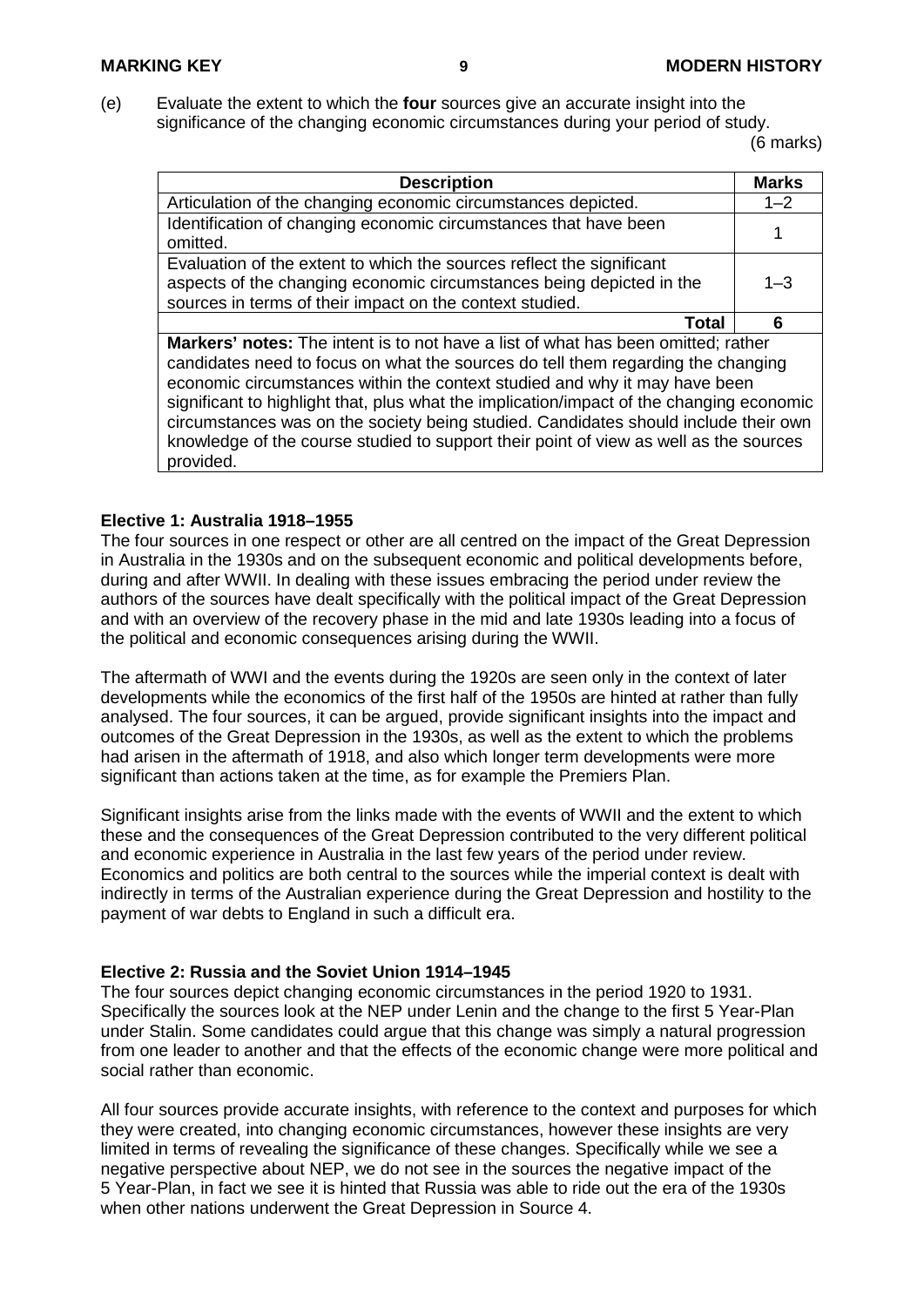#### **Question 1** (continued)

#### **Elective 3: China 1935–1989**

The four sources depict changing economic circumstances in the period 1949 to 1962. Source 1 refers to the promises made by the Communist Party that they would improve the economy after the Revolution in 1949, Source 2 provides industrial production statistics showing the success of the First Five-Year Plan between 1953 to 1957 and Sources 3 and 4 convey two vastly different perspectives on the Second Five-Year Plan or 'Great Leap Forward'. Source 3 enthusiastically announces its economic targets and Source 4 concludes it was a 'Maoist vision' that 'finally tumbled into a nightmare'.

All four sources provide accurate insights, with reference to the context and purposes for which they were created, into changing economic circumstances, however these insights are very limited in terms of revealing the significance of these changes.

Omitted is the economy – during the Cultural Revolution, after Mao's death, and the reforms of Deng Xiaoping.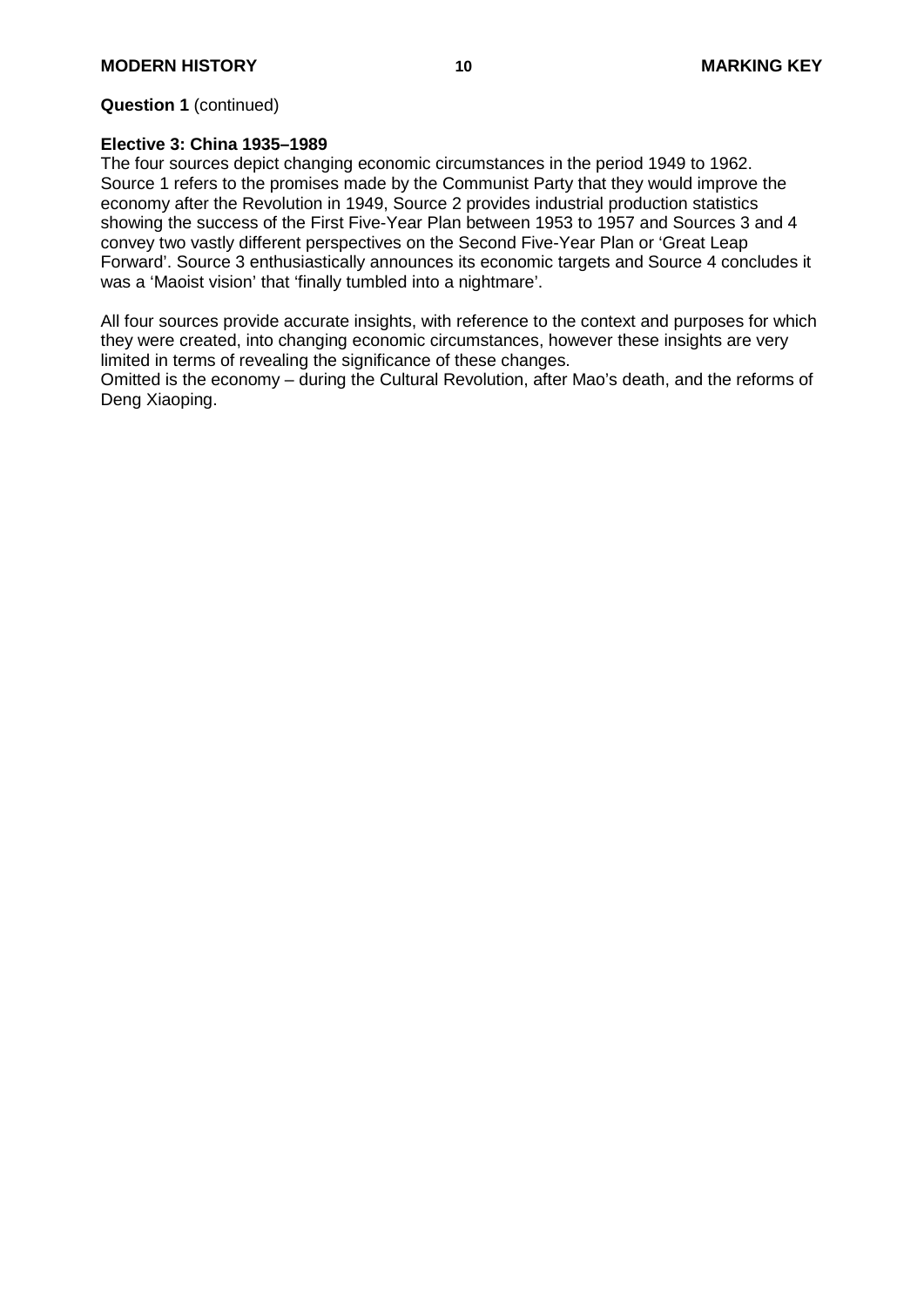### **Section Two: Essay–Unit 3 25% (25 Marks)**

The marking guide below must be used for **Questions 2–10**. Markers notes for each question follow the marking guide. These notes are not exhaustive or prescriptive.

| Thesis introductory paragraph<br>Introductory paragraph clearly related to the area/topic of the question, containing understanding of<br>3<br>focus and key terms of the question, which gives a clear sense of the direction of the essay.<br>Introductory paragraph contains a few sentences outlining the theme of the essay and including a<br>$\overline{2}$<br>simple proposition.<br>The paragraph gives a general indication that the topic is understood and includes a simple<br>proposition. The opening paragraph has a sentence or two outlining the 'who' or 'what; to be discussed<br>1<br>in the essay.<br>No evidence of this criterion.<br>0<br>3<br><b>Subtotal</b><br><b>Synthesised narrative</b><br>Demonstrates an understanding of the inter-relationship between events, people and ideas, and<br>4<br>continuity and change.<br>Demonstrates an understanding of the narrative, for example that there are relationships between<br>3<br>events, people and ideas, and/or continuity and change.<br>A mainly chronological narrative with some content about, for example, events, people and ideas,<br>$\overline{2}$<br>and/or continuity and change.<br>A simple narrative, not always showing an understanding of the correct chronology and with minimal<br>1<br>reference to events, people and ideas.<br>No evidence of this criterion.<br>0<br><b>Subtotal</b><br>4<br><b>Argument</b><br>Develops a sustained and sophisticated argument which shows a depth of analysis throughout the<br>$5 - 6$<br>essay which is analytical, logical and coherent.<br>Develops an argument which is analytical, logical and coherent and shows an understanding of the<br>4<br>inter-connectedness of the narrative.<br>3<br>Written with a sense of argument using some appropriate language of history.<br>$\overline{2}$<br>The response contains a number of generalisations and statements that lack supporting evidence.<br>Disjointed discussion/argument suggests little understanding of the topic and/or historic analysis of<br>1<br>changing circumstance or continuity and change.<br>No evidence of this criterion.<br>0<br><b>Subtotal</b><br>6<br><b>Supporting evidence</b><br>Detailed, accurate and relevant evidence used in a manner that assists analysis and evaluation. In<br>responding to an essay instruction of debate or evaluate that proposition, historical evidence is used<br>7–9<br>to argue for and against a view/proposition. Uses and cites accurately modern sources to develop or<br>strengthen arguments.<br>Mainly accurate and relevant evidence throughout the essay. If quotations, sources, statistics are<br>$5 - 6$<br>used as supporting evidence, they are cited in some coherent fashion.<br>Some relevant and accurate evidence is provided.<br>$3 - 4$<br>Limited evidence is provided that is sometimes inaccurate or irrelevant.<br>2<br>Very limited evidence is provided or is often irrelevant or inaccurate.<br>1<br>No evidence of this criterion.<br>0<br>9<br><b>Subtotal</b><br><b>Conclusion</b><br>Draws the essay's argument or point of view together.<br>$\overline{3}$<br>$\overline{2}$<br>Summarises the essay's point of view.<br>Is based on the essay's general focus. Is very superficial, or vaguely summarises with use of clichés<br>1<br>such as 'In conclusion ' or one that just repeats the proposition stated in the introduction.<br>Little to no attempt at providing a conclusion.<br>0<br><b>Subtotal</b><br>3<br><b>Overall total</b><br>25 | Guide to marking essay responses | <b>Marks</b> |
|--------------------------------------------------------------------------------------------------------------------------------------------------------------------------------------------------------------------------------------------------------------------------------------------------------------------------------------------------------------------------------------------------------------------------------------------------------------------------------------------------------------------------------------------------------------------------------------------------------------------------------------------------------------------------------------------------------------------------------------------------------------------------------------------------------------------------------------------------------------------------------------------------------------------------------------------------------------------------------------------------------------------------------------------------------------------------------------------------------------------------------------------------------------------------------------------------------------------------------------------------------------------------------------------------------------------------------------------------------------------------------------------------------------------------------------------------------------------------------------------------------------------------------------------------------------------------------------------------------------------------------------------------------------------------------------------------------------------------------------------------------------------------------------------------------------------------------------------------------------------------------------------------------------------------------------------------------------------------------------------------------------------------------------------------------------------------------------------------------------------------------------------------------------------------------------------------------------------------------------------------------------------------------------------------------------------------------------------------------------------------------------------------------------------------------------------------------------------------------------------------------------------------------------------------------------------------------------------------------------------------------------------------------------------------------------------------------------------------------------------------------------------------------------------------------------------------------------------------------------------------------------------------------------------------------------------------------------------------------------------------------------------------------------------------------------------------------------------------------------------------------------------------------------------------------------------------------------------------------------------------------------------------------------------------------------------------------------------------------------------------------------------------------------------------------------------------------------------------------------------------------------------------------------------------------------|----------------------------------|--------------|
|                                                                                                                                                                                                                                                                                                                                                                                                                                                                                                                                                                                                                                                                                                                                                                                                                                                                                                                                                                                                                                                                                                                                                                                                                                                                                                                                                                                                                                                                                                                                                                                                                                                                                                                                                                                                                                                                                                                                                                                                                                                                                                                                                                                                                                                                                                                                                                                                                                                                                                                                                                                                                                                                                                                                                                                                                                                                                                                                                                                                                                                                                                                                                                                                                                                                                                                                                                                                                                                                                                                                                              |                                  |              |
|                                                                                                                                                                                                                                                                                                                                                                                                                                                                                                                                                                                                                                                                                                                                                                                                                                                                                                                                                                                                                                                                                                                                                                                                                                                                                                                                                                                                                                                                                                                                                                                                                                                                                                                                                                                                                                                                                                                                                                                                                                                                                                                                                                                                                                                                                                                                                                                                                                                                                                                                                                                                                                                                                                                                                                                                                                                                                                                                                                                                                                                                                                                                                                                                                                                                                                                                                                                                                                                                                                                                                              |                                  |              |
|                                                                                                                                                                                                                                                                                                                                                                                                                                                                                                                                                                                                                                                                                                                                                                                                                                                                                                                                                                                                                                                                                                                                                                                                                                                                                                                                                                                                                                                                                                                                                                                                                                                                                                                                                                                                                                                                                                                                                                                                                                                                                                                                                                                                                                                                                                                                                                                                                                                                                                                                                                                                                                                                                                                                                                                                                                                                                                                                                                                                                                                                                                                                                                                                                                                                                                                                                                                                                                                                                                                                                              |                                  |              |
|                                                                                                                                                                                                                                                                                                                                                                                                                                                                                                                                                                                                                                                                                                                                                                                                                                                                                                                                                                                                                                                                                                                                                                                                                                                                                                                                                                                                                                                                                                                                                                                                                                                                                                                                                                                                                                                                                                                                                                                                                                                                                                                                                                                                                                                                                                                                                                                                                                                                                                                                                                                                                                                                                                                                                                                                                                                                                                                                                                                                                                                                                                                                                                                                                                                                                                                                                                                                                                                                                                                                                              |                                  |              |
|                                                                                                                                                                                                                                                                                                                                                                                                                                                                                                                                                                                                                                                                                                                                                                                                                                                                                                                                                                                                                                                                                                                                                                                                                                                                                                                                                                                                                                                                                                                                                                                                                                                                                                                                                                                                                                                                                                                                                                                                                                                                                                                                                                                                                                                                                                                                                                                                                                                                                                                                                                                                                                                                                                                                                                                                                                                                                                                                                                                                                                                                                                                                                                                                                                                                                                                                                                                                                                                                                                                                                              |                                  |              |
|                                                                                                                                                                                                                                                                                                                                                                                                                                                                                                                                                                                                                                                                                                                                                                                                                                                                                                                                                                                                                                                                                                                                                                                                                                                                                                                                                                                                                                                                                                                                                                                                                                                                                                                                                                                                                                                                                                                                                                                                                                                                                                                                                                                                                                                                                                                                                                                                                                                                                                                                                                                                                                                                                                                                                                                                                                                                                                                                                                                                                                                                                                                                                                                                                                                                                                                                                                                                                                                                                                                                                              |                                  |              |
|                                                                                                                                                                                                                                                                                                                                                                                                                                                                                                                                                                                                                                                                                                                                                                                                                                                                                                                                                                                                                                                                                                                                                                                                                                                                                                                                                                                                                                                                                                                                                                                                                                                                                                                                                                                                                                                                                                                                                                                                                                                                                                                                                                                                                                                                                                                                                                                                                                                                                                                                                                                                                                                                                                                                                                                                                                                                                                                                                                                                                                                                                                                                                                                                                                                                                                                                                                                                                                                                                                                                                              |                                  |              |
|                                                                                                                                                                                                                                                                                                                                                                                                                                                                                                                                                                                                                                                                                                                                                                                                                                                                                                                                                                                                                                                                                                                                                                                                                                                                                                                                                                                                                                                                                                                                                                                                                                                                                                                                                                                                                                                                                                                                                                                                                                                                                                                                                                                                                                                                                                                                                                                                                                                                                                                                                                                                                                                                                                                                                                                                                                                                                                                                                                                                                                                                                                                                                                                                                                                                                                                                                                                                                                                                                                                                                              |                                  |              |
|                                                                                                                                                                                                                                                                                                                                                                                                                                                                                                                                                                                                                                                                                                                                                                                                                                                                                                                                                                                                                                                                                                                                                                                                                                                                                                                                                                                                                                                                                                                                                                                                                                                                                                                                                                                                                                                                                                                                                                                                                                                                                                                                                                                                                                                                                                                                                                                                                                                                                                                                                                                                                                                                                                                                                                                                                                                                                                                                                                                                                                                                                                                                                                                                                                                                                                                                                                                                                                                                                                                                                              |                                  |              |
|                                                                                                                                                                                                                                                                                                                                                                                                                                                                                                                                                                                                                                                                                                                                                                                                                                                                                                                                                                                                                                                                                                                                                                                                                                                                                                                                                                                                                                                                                                                                                                                                                                                                                                                                                                                                                                                                                                                                                                                                                                                                                                                                                                                                                                                                                                                                                                                                                                                                                                                                                                                                                                                                                                                                                                                                                                                                                                                                                                                                                                                                                                                                                                                                                                                                                                                                                                                                                                                                                                                                                              |                                  |              |
|                                                                                                                                                                                                                                                                                                                                                                                                                                                                                                                                                                                                                                                                                                                                                                                                                                                                                                                                                                                                                                                                                                                                                                                                                                                                                                                                                                                                                                                                                                                                                                                                                                                                                                                                                                                                                                                                                                                                                                                                                                                                                                                                                                                                                                                                                                                                                                                                                                                                                                                                                                                                                                                                                                                                                                                                                                                                                                                                                                                                                                                                                                                                                                                                                                                                                                                                                                                                                                                                                                                                                              |                                  |              |
|                                                                                                                                                                                                                                                                                                                                                                                                                                                                                                                                                                                                                                                                                                                                                                                                                                                                                                                                                                                                                                                                                                                                                                                                                                                                                                                                                                                                                                                                                                                                                                                                                                                                                                                                                                                                                                                                                                                                                                                                                                                                                                                                                                                                                                                                                                                                                                                                                                                                                                                                                                                                                                                                                                                                                                                                                                                                                                                                                                                                                                                                                                                                                                                                                                                                                                                                                                                                                                                                                                                                                              |                                  |              |
|                                                                                                                                                                                                                                                                                                                                                                                                                                                                                                                                                                                                                                                                                                                                                                                                                                                                                                                                                                                                                                                                                                                                                                                                                                                                                                                                                                                                                                                                                                                                                                                                                                                                                                                                                                                                                                                                                                                                                                                                                                                                                                                                                                                                                                                                                                                                                                                                                                                                                                                                                                                                                                                                                                                                                                                                                                                                                                                                                                                                                                                                                                                                                                                                                                                                                                                                                                                                                                                                                                                                                              |                                  |              |
|                                                                                                                                                                                                                                                                                                                                                                                                                                                                                                                                                                                                                                                                                                                                                                                                                                                                                                                                                                                                                                                                                                                                                                                                                                                                                                                                                                                                                                                                                                                                                                                                                                                                                                                                                                                                                                                                                                                                                                                                                                                                                                                                                                                                                                                                                                                                                                                                                                                                                                                                                                                                                                                                                                                                                                                                                                                                                                                                                                                                                                                                                                                                                                                                                                                                                                                                                                                                                                                                                                                                                              |                                  |              |
|                                                                                                                                                                                                                                                                                                                                                                                                                                                                                                                                                                                                                                                                                                                                                                                                                                                                                                                                                                                                                                                                                                                                                                                                                                                                                                                                                                                                                                                                                                                                                                                                                                                                                                                                                                                                                                                                                                                                                                                                                                                                                                                                                                                                                                                                                                                                                                                                                                                                                                                                                                                                                                                                                                                                                                                                                                                                                                                                                                                                                                                                                                                                                                                                                                                                                                                                                                                                                                                                                                                                                              |                                  |              |
|                                                                                                                                                                                                                                                                                                                                                                                                                                                                                                                                                                                                                                                                                                                                                                                                                                                                                                                                                                                                                                                                                                                                                                                                                                                                                                                                                                                                                                                                                                                                                                                                                                                                                                                                                                                                                                                                                                                                                                                                                                                                                                                                                                                                                                                                                                                                                                                                                                                                                                                                                                                                                                                                                                                                                                                                                                                                                                                                                                                                                                                                                                                                                                                                                                                                                                                                                                                                                                                                                                                                                              |                                  |              |
|                                                                                                                                                                                                                                                                                                                                                                                                                                                                                                                                                                                                                                                                                                                                                                                                                                                                                                                                                                                                                                                                                                                                                                                                                                                                                                                                                                                                                                                                                                                                                                                                                                                                                                                                                                                                                                                                                                                                                                                                                                                                                                                                                                                                                                                                                                                                                                                                                                                                                                                                                                                                                                                                                                                                                                                                                                                                                                                                                                                                                                                                                                                                                                                                                                                                                                                                                                                                                                                                                                                                                              |                                  |              |
|                                                                                                                                                                                                                                                                                                                                                                                                                                                                                                                                                                                                                                                                                                                                                                                                                                                                                                                                                                                                                                                                                                                                                                                                                                                                                                                                                                                                                                                                                                                                                                                                                                                                                                                                                                                                                                                                                                                                                                                                                                                                                                                                                                                                                                                                                                                                                                                                                                                                                                                                                                                                                                                                                                                                                                                                                                                                                                                                                                                                                                                                                                                                                                                                                                                                                                                                                                                                                                                                                                                                                              |                                  |              |
|                                                                                                                                                                                                                                                                                                                                                                                                                                                                                                                                                                                                                                                                                                                                                                                                                                                                                                                                                                                                                                                                                                                                                                                                                                                                                                                                                                                                                                                                                                                                                                                                                                                                                                                                                                                                                                                                                                                                                                                                                                                                                                                                                                                                                                                                                                                                                                                                                                                                                                                                                                                                                                                                                                                                                                                                                                                                                                                                                                                                                                                                                                                                                                                                                                                                                                                                                                                                                                                                                                                                                              |                                  |              |
|                                                                                                                                                                                                                                                                                                                                                                                                                                                                                                                                                                                                                                                                                                                                                                                                                                                                                                                                                                                                                                                                                                                                                                                                                                                                                                                                                                                                                                                                                                                                                                                                                                                                                                                                                                                                                                                                                                                                                                                                                                                                                                                                                                                                                                                                                                                                                                                                                                                                                                                                                                                                                                                                                                                                                                                                                                                                                                                                                                                                                                                                                                                                                                                                                                                                                                                                                                                                                                                                                                                                                              |                                  |              |
|                                                                                                                                                                                                                                                                                                                                                                                                                                                                                                                                                                                                                                                                                                                                                                                                                                                                                                                                                                                                                                                                                                                                                                                                                                                                                                                                                                                                                                                                                                                                                                                                                                                                                                                                                                                                                                                                                                                                                                                                                                                                                                                                                                                                                                                                                                                                                                                                                                                                                                                                                                                                                                                                                                                                                                                                                                                                                                                                                                                                                                                                                                                                                                                                                                                                                                                                                                                                                                                                                                                                                              |                                  |              |
|                                                                                                                                                                                                                                                                                                                                                                                                                                                                                                                                                                                                                                                                                                                                                                                                                                                                                                                                                                                                                                                                                                                                                                                                                                                                                                                                                                                                                                                                                                                                                                                                                                                                                                                                                                                                                                                                                                                                                                                                                                                                                                                                                                                                                                                                                                                                                                                                                                                                                                                                                                                                                                                                                                                                                                                                                                                                                                                                                                                                                                                                                                                                                                                                                                                                                                                                                                                                                                                                                                                                                              |                                  |              |
|                                                                                                                                                                                                                                                                                                                                                                                                                                                                                                                                                                                                                                                                                                                                                                                                                                                                                                                                                                                                                                                                                                                                                                                                                                                                                                                                                                                                                                                                                                                                                                                                                                                                                                                                                                                                                                                                                                                                                                                                                                                                                                                                                                                                                                                                                                                                                                                                                                                                                                                                                                                                                                                                                                                                                                                                                                                                                                                                                                                                                                                                                                                                                                                                                                                                                                                                                                                                                                                                                                                                                              |                                  |              |
|                                                                                                                                                                                                                                                                                                                                                                                                                                                                                                                                                                                                                                                                                                                                                                                                                                                                                                                                                                                                                                                                                                                                                                                                                                                                                                                                                                                                                                                                                                                                                                                                                                                                                                                                                                                                                                                                                                                                                                                                                                                                                                                                                                                                                                                                                                                                                                                                                                                                                                                                                                                                                                                                                                                                                                                                                                                                                                                                                                                                                                                                                                                                                                                                                                                                                                                                                                                                                                                                                                                                                              |                                  |              |
|                                                                                                                                                                                                                                                                                                                                                                                                                                                                                                                                                                                                                                                                                                                                                                                                                                                                                                                                                                                                                                                                                                                                                                                                                                                                                                                                                                                                                                                                                                                                                                                                                                                                                                                                                                                                                                                                                                                                                                                                                                                                                                                                                                                                                                                                                                                                                                                                                                                                                                                                                                                                                                                                                                                                                                                                                                                                                                                                                                                                                                                                                                                                                                                                                                                                                                                                                                                                                                                                                                                                                              |                                  |              |
|                                                                                                                                                                                                                                                                                                                                                                                                                                                                                                                                                                                                                                                                                                                                                                                                                                                                                                                                                                                                                                                                                                                                                                                                                                                                                                                                                                                                                                                                                                                                                                                                                                                                                                                                                                                                                                                                                                                                                                                                                                                                                                                                                                                                                                                                                                                                                                                                                                                                                                                                                                                                                                                                                                                                                                                                                                                                                                                                                                                                                                                                                                                                                                                                                                                                                                                                                                                                                                                                                                                                                              |                                  |              |
|                                                                                                                                                                                                                                                                                                                                                                                                                                                                                                                                                                                                                                                                                                                                                                                                                                                                                                                                                                                                                                                                                                                                                                                                                                                                                                                                                                                                                                                                                                                                                                                                                                                                                                                                                                                                                                                                                                                                                                                                                                                                                                                                                                                                                                                                                                                                                                                                                                                                                                                                                                                                                                                                                                                                                                                                                                                                                                                                                                                                                                                                                                                                                                                                                                                                                                                                                                                                                                                                                                                                                              |                                  |              |
|                                                                                                                                                                                                                                                                                                                                                                                                                                                                                                                                                                                                                                                                                                                                                                                                                                                                                                                                                                                                                                                                                                                                                                                                                                                                                                                                                                                                                                                                                                                                                                                                                                                                                                                                                                                                                                                                                                                                                                                                                                                                                                                                                                                                                                                                                                                                                                                                                                                                                                                                                                                                                                                                                                                                                                                                                                                                                                                                                                                                                                                                                                                                                                                                                                                                                                                                                                                                                                                                                                                                                              |                                  |              |
|                                                                                                                                                                                                                                                                                                                                                                                                                                                                                                                                                                                                                                                                                                                                                                                                                                                                                                                                                                                                                                                                                                                                                                                                                                                                                                                                                                                                                                                                                                                                                                                                                                                                                                                                                                                                                                                                                                                                                                                                                                                                                                                                                                                                                                                                                                                                                                                                                                                                                                                                                                                                                                                                                                                                                                                                                                                                                                                                                                                                                                                                                                                                                                                                                                                                                                                                                                                                                                                                                                                                                              |                                  |              |
|                                                                                                                                                                                                                                                                                                                                                                                                                                                                                                                                                                                                                                                                                                                                                                                                                                                                                                                                                                                                                                                                                                                                                                                                                                                                                                                                                                                                                                                                                                                                                                                                                                                                                                                                                                                                                                                                                                                                                                                                                                                                                                                                                                                                                                                                                                                                                                                                                                                                                                                                                                                                                                                                                                                                                                                                                                                                                                                                                                                                                                                                                                                                                                                                                                                                                                                                                                                                                                                                                                                                                              |                                  |              |
|                                                                                                                                                                                                                                                                                                                                                                                                                                                                                                                                                                                                                                                                                                                                                                                                                                                                                                                                                                                                                                                                                                                                                                                                                                                                                                                                                                                                                                                                                                                                                                                                                                                                                                                                                                                                                                                                                                                                                                                                                                                                                                                                                                                                                                                                                                                                                                                                                                                                                                                                                                                                                                                                                                                                                                                                                                                                                                                                                                                                                                                                                                                                                                                                                                                                                                                                                                                                                                                                                                                                                              |                                  |              |
|                                                                                                                                                                                                                                                                                                                                                                                                                                                                                                                                                                                                                                                                                                                                                                                                                                                                                                                                                                                                                                                                                                                                                                                                                                                                                                                                                                                                                                                                                                                                                                                                                                                                                                                                                                                                                                                                                                                                                                                                                                                                                                                                                                                                                                                                                                                                                                                                                                                                                                                                                                                                                                                                                                                                                                                                                                                                                                                                                                                                                                                                                                                                                                                                                                                                                                                                                                                                                                                                                                                                                              |                                  |              |
|                                                                                                                                                                                                                                                                                                                                                                                                                                                                                                                                                                                                                                                                                                                                                                                                                                                                                                                                                                                                                                                                                                                                                                                                                                                                                                                                                                                                                                                                                                                                                                                                                                                                                                                                                                                                                                                                                                                                                                                                                                                                                                                                                                                                                                                                                                                                                                                                                                                                                                                                                                                                                                                                                                                                                                                                                                                                                                                                                                                                                                                                                                                                                                                                                                                                                                                                                                                                                                                                                                                                                              |                                  |              |
|                                                                                                                                                                                                                                                                                                                                                                                                                                                                                                                                                                                                                                                                                                                                                                                                                                                                                                                                                                                                                                                                                                                                                                                                                                                                                                                                                                                                                                                                                                                                                                                                                                                                                                                                                                                                                                                                                                                                                                                                                                                                                                                                                                                                                                                                                                                                                                                                                                                                                                                                                                                                                                                                                                                                                                                                                                                                                                                                                                                                                                                                                                                                                                                                                                                                                                                                                                                                                                                                                                                                                              |                                  |              |
|                                                                                                                                                                                                                                                                                                                                                                                                                                                                                                                                                                                                                                                                                                                                                                                                                                                                                                                                                                                                                                                                                                                                                                                                                                                                                                                                                                                                                                                                                                                                                                                                                                                                                                                                                                                                                                                                                                                                                                                                                                                                                                                                                                                                                                                                                                                                                                                                                                                                                                                                                                                                                                                                                                                                                                                                                                                                                                                                                                                                                                                                                                                                                                                                                                                                                                                                                                                                                                                                                                                                                              |                                  |              |
|                                                                                                                                                                                                                                                                                                                                                                                                                                                                                                                                                                                                                                                                                                                                                                                                                                                                                                                                                                                                                                                                                                                                                                                                                                                                                                                                                                                                                                                                                                                                                                                                                                                                                                                                                                                                                                                                                                                                                                                                                                                                                                                                                                                                                                                                                                                                                                                                                                                                                                                                                                                                                                                                                                                                                                                                                                                                                                                                                                                                                                                                                                                                                                                                                                                                                                                                                                                                                                                                                                                                                              |                                  |              |
|                                                                                                                                                                                                                                                                                                                                                                                                                                                                                                                                                                                                                                                                                                                                                                                                                                                                                                                                                                                                                                                                                                                                                                                                                                                                                                                                                                                                                                                                                                                                                                                                                                                                                                                                                                                                                                                                                                                                                                                                                                                                                                                                                                                                                                                                                                                                                                                                                                                                                                                                                                                                                                                                                                                                                                                                                                                                                                                                                                                                                                                                                                                                                                                                                                                                                                                                                                                                                                                                                                                                                              |                                  |              |
|                                                                                                                                                                                                                                                                                                                                                                                                                                                                                                                                                                                                                                                                                                                                                                                                                                                                                                                                                                                                                                                                                                                                                                                                                                                                                                                                                                                                                                                                                                                                                                                                                                                                                                                                                                                                                                                                                                                                                                                                                                                                                                                                                                                                                                                                                                                                                                                                                                                                                                                                                                                                                                                                                                                                                                                                                                                                                                                                                                                                                                                                                                                                                                                                                                                                                                                                                                                                                                                                                                                                                              |                                  |              |
|                                                                                                                                                                                                                                                                                                                                                                                                                                                                                                                                                                                                                                                                                                                                                                                                                                                                                                                                                                                                                                                                                                                                                                                                                                                                                                                                                                                                                                                                                                                                                                                                                                                                                                                                                                                                                                                                                                                                                                                                                                                                                                                                                                                                                                                                                                                                                                                                                                                                                                                                                                                                                                                                                                                                                                                                                                                                                                                                                                                                                                                                                                                                                                                                                                                                                                                                                                                                                                                                                                                                                              |                                  |              |
|                                                                                                                                                                                                                                                                                                                                                                                                                                                                                                                                                                                                                                                                                                                                                                                                                                                                                                                                                                                                                                                                                                                                                                                                                                                                                                                                                                                                                                                                                                                                                                                                                                                                                                                                                                                                                                                                                                                                                                                                                                                                                                                                                                                                                                                                                                                                                                                                                                                                                                                                                                                                                                                                                                                                                                                                                                                                                                                                                                                                                                                                                                                                                                                                                                                                                                                                                                                                                                                                                                                                                              |                                  |              |
|                                                                                                                                                                                                                                                                                                                                                                                                                                                                                                                                                                                                                                                                                                                                                                                                                                                                                                                                                                                                                                                                                                                                                                                                                                                                                                                                                                                                                                                                                                                                                                                                                                                                                                                                                                                                                                                                                                                                                                                                                                                                                                                                                                                                                                                                                                                                                                                                                                                                                                                                                                                                                                                                                                                                                                                                                                                                                                                                                                                                                                                                                                                                                                                                                                                                                                                                                                                                                                                                                                                                                              |                                  |              |
|                                                                                                                                                                                                                                                                                                                                                                                                                                                                                                                                                                                                                                                                                                                                                                                                                                                                                                                                                                                                                                                                                                                                                                                                                                                                                                                                                                                                                                                                                                                                                                                                                                                                                                                                                                                                                                                                                                                                                                                                                                                                                                                                                                                                                                                                                                                                                                                                                                                                                                                                                                                                                                                                                                                                                                                                                                                                                                                                                                                                                                                                                                                                                                                                                                                                                                                                                                                                                                                                                                                                                              |                                  |              |
|                                                                                                                                                                                                                                                                                                                                                                                                                                                                                                                                                                                                                                                                                                                                                                                                                                                                                                                                                                                                                                                                                                                                                                                                                                                                                                                                                                                                                                                                                                                                                                                                                                                                                                                                                                                                                                                                                                                                                                                                                                                                                                                                                                                                                                                                                                                                                                                                                                                                                                                                                                                                                                                                                                                                                                                                                                                                                                                                                                                                                                                                                                                                                                                                                                                                                                                                                                                                                                                                                                                                                              |                                  |              |
|                                                                                                                                                                                                                                                                                                                                                                                                                                                                                                                                                                                                                                                                                                                                                                                                                                                                                                                                                                                                                                                                                                                                                                                                                                                                                                                                                                                                                                                                                                                                                                                                                                                                                                                                                                                                                                                                                                                                                                                                                                                                                                                                                                                                                                                                                                                                                                                                                                                                                                                                                                                                                                                                                                                                                                                                                                                                                                                                                                                                                                                                                                                                                                                                                                                                                                                                                                                                                                                                                                                                                              |                                  |              |
|                                                                                                                                                                                                                                                                                                                                                                                                                                                                                                                                                                                                                                                                                                                                                                                                                                                                                                                                                                                                                                                                                                                                                                                                                                                                                                                                                                                                                                                                                                                                                                                                                                                                                                                                                                                                                                                                                                                                                                                                                                                                                                                                                                                                                                                                                                                                                                                                                                                                                                                                                                                                                                                                                                                                                                                                                                                                                                                                                                                                                                                                                                                                                                                                                                                                                                                                                                                                                                                                                                                                                              |                                  |              |
|                                                                                                                                                                                                                                                                                                                                                                                                                                                                                                                                                                                                                                                                                                                                                                                                                                                                                                                                                                                                                                                                                                                                                                                                                                                                                                                                                                                                                                                                                                                                                                                                                                                                                                                                                                                                                                                                                                                                                                                                                                                                                                                                                                                                                                                                                                                                                                                                                                                                                                                                                                                                                                                                                                                                                                                                                                                                                                                                                                                                                                                                                                                                                                                                                                                                                                                                                                                                                                                                                                                                                              |                                  |              |
|                                                                                                                                                                                                                                                                                                                                                                                                                                                                                                                                                                                                                                                                                                                                                                                                                                                                                                                                                                                                                                                                                                                                                                                                                                                                                                                                                                                                                                                                                                                                                                                                                                                                                                                                                                                                                                                                                                                                                                                                                                                                                                                                                                                                                                                                                                                                                                                                                                                                                                                                                                                                                                                                                                                                                                                                                                                                                                                                                                                                                                                                                                                                                                                                                                                                                                                                                                                                                                                                                                                                                              |                                  |              |
|                                                                                                                                                                                                                                                                                                                                                                                                                                                                                                                                                                                                                                                                                                                                                                                                                                                                                                                                                                                                                                                                                                                                                                                                                                                                                                                                                                                                                                                                                                                                                                                                                                                                                                                                                                                                                                                                                                                                                                                                                                                                                                                                                                                                                                                                                                                                                                                                                                                                                                                                                                                                                                                                                                                                                                                                                                                                                                                                                                                                                                                                                                                                                                                                                                                                                                                                                                                                                                                                                                                                                              |                                  |              |
|                                                                                                                                                                                                                                                                                                                                                                                                                                                                                                                                                                                                                                                                                                                                                                                                                                                                                                                                                                                                                                                                                                                                                                                                                                                                                                                                                                                                                                                                                                                                                                                                                                                                                                                                                                                                                                                                                                                                                                                                                                                                                                                                                                                                                                                                                                                                                                                                                                                                                                                                                                                                                                                                                                                                                                                                                                                                                                                                                                                                                                                                                                                                                                                                                                                                                                                                                                                                                                                                                                                                                              |                                  |              |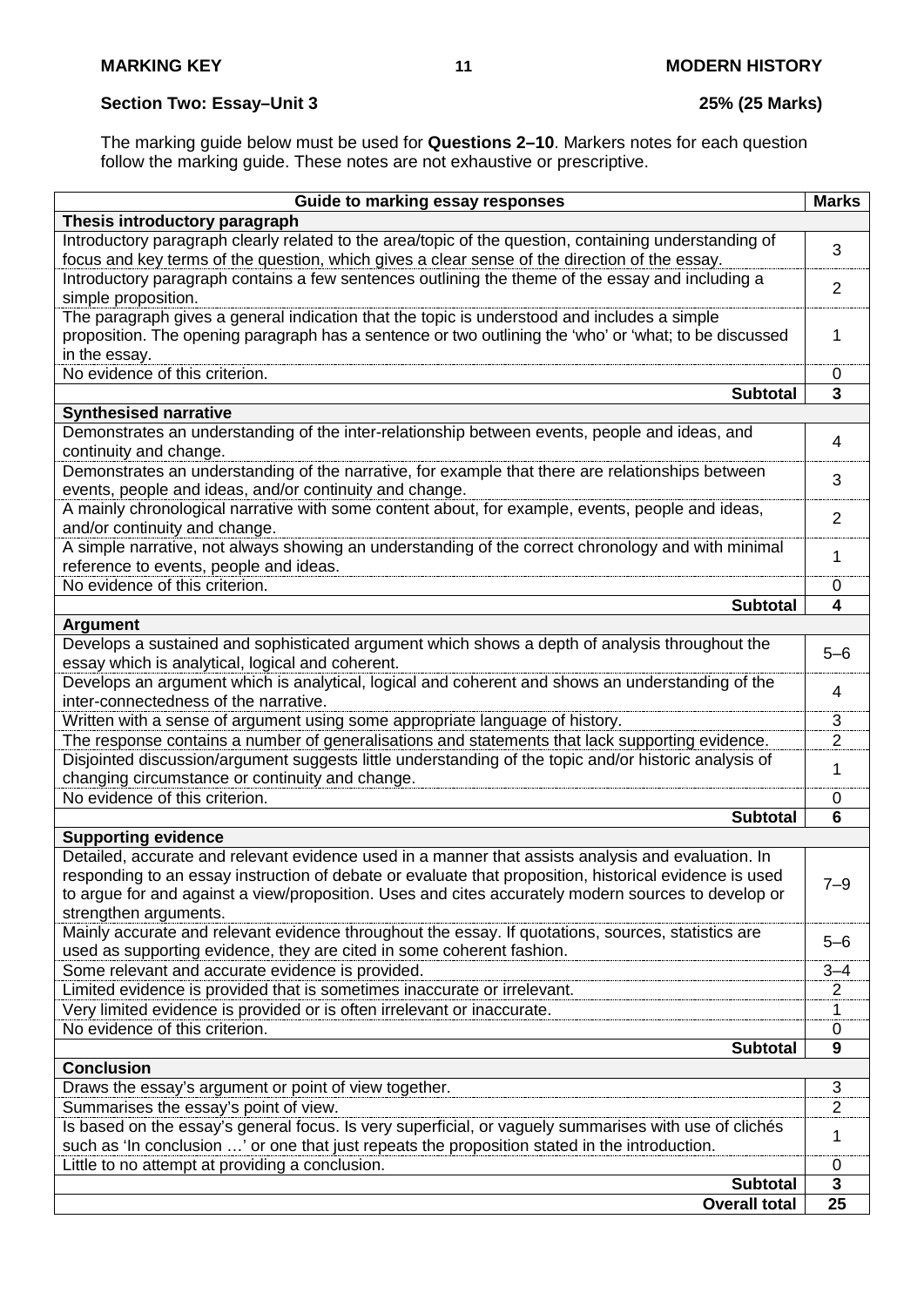**Elective 1: Australia 1918–1955**

# **Question 2 (25 marks)**

Assess the extent of the changing nature of Australia's international relationships between 1918 and 1955.

### **Markers' notes:**

Australia's international relationships between 1918 and 1955 can be considered as encompassing such issues as the aftermath of its participation in WWI and the extent and changing nature of its direct participation in WWII; its changing role within the evolving British Empire and Commonwealth of Nations; its varying and significant economic and political relationships with Japan and China; the development of the American Alliance and the ANZUS Treaty and entry into SEATO; the focus on assisted migration from the late 1940s onwards both in terms of post-war European migration to Australia and the initial stages of the Colombo Plan.

Other issues could include the maintenance of the White Australia Policy; the origins of the Colombo Plan; the refusal to recognise Communist China; Australian membership of the United Nations and involvement in the Korean War and Malayan Crisis.

# **Question 3 (25 marks)**

Debate the proposition:

'The ideas of mateship and the Anzac legend were of significant influence on Australian society during the time period'.

### **Markers' notes:**

The idea of the Anzac legend which emerged in the post 1918 era, and remained highly significant throughout the period under review, can be regarded as derived from the broader concept of mateship which developed in the Australian colonies in the nineteenth century. During the 1920s and 1930s the Anzac legend emerged as a particular manifestation of mateship linked with the idea of the all-volunteer Australian force; with Australia's initial, and to an extent, legendary role on 25 April 1915; and then more broadly throughout the remainder of the war. Australia's role in WWII gave further impetus to the concept and broadened it to embrace the concept of non-Australian mates such as the 'fuzzy wuzzy angels'. In the period under review the Anzac legend remained highly significant notwithstanding the rapidly diminishing number of WWI veterans in the community and this in an era when Australia Day (January 26th) had not yet attained its current status.

Candidates need to identify and explain the ideas of mateship and the Anzac legend and then decide whether or not they had a significant influence on society. Both parts of the question need to be addressed for higher marks. Part of the debate may be to identify other ideas that had a more significant impact on Australian society.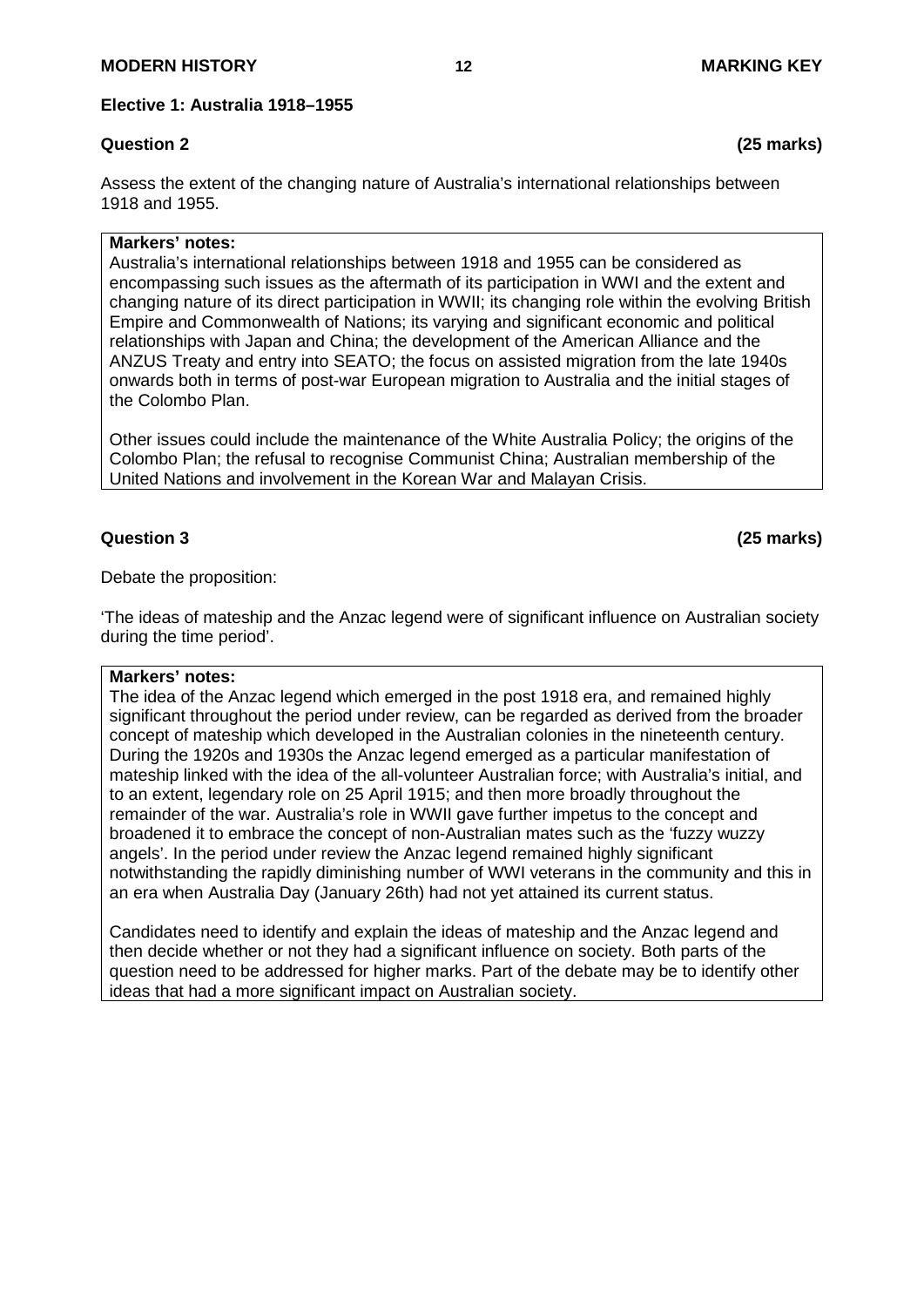# **Question 4 (25 marks)**

Evaluate the impact of Robert Menzies as a political leader within the time period.

## **Markers' notes:**

In broad terms Menzies' role as a political leader can be divided into three distinct time periods during the relevant years. In the wake of his emergence from the ranks during the 1920s and 1930s his first significant term was as non-Labor leader and then Prime Minister from the mid to late 1930s until August 1941 when he was deposed as leader of the United Australia Party and Prime Minister, precipitating the parliamentary vote in October 1941 that led to John Curtin becoming Prime Minister. Then between 1941 and 1944 while in opposition, Menzies developed the reformed Liberal Party with himself as leader and at the second attempt in 1949 he was elected as Prime Minister nine years after his initial resignation from that office. Thirdly, from 1949 to 1955 as Prime Minister, Menzies led the Liberal Party anti-Communist crusade during the emergence and the development of the Cold War and the domino effect in Asia.

Candidates need to provide an evaluation as to the impact of Menzies as a leader within the time he governed and then perhaps address whether or not he continued to have an impact beyond his time as Leader. Stronger candidate responses will attempt to do both and should score higher marks for this question.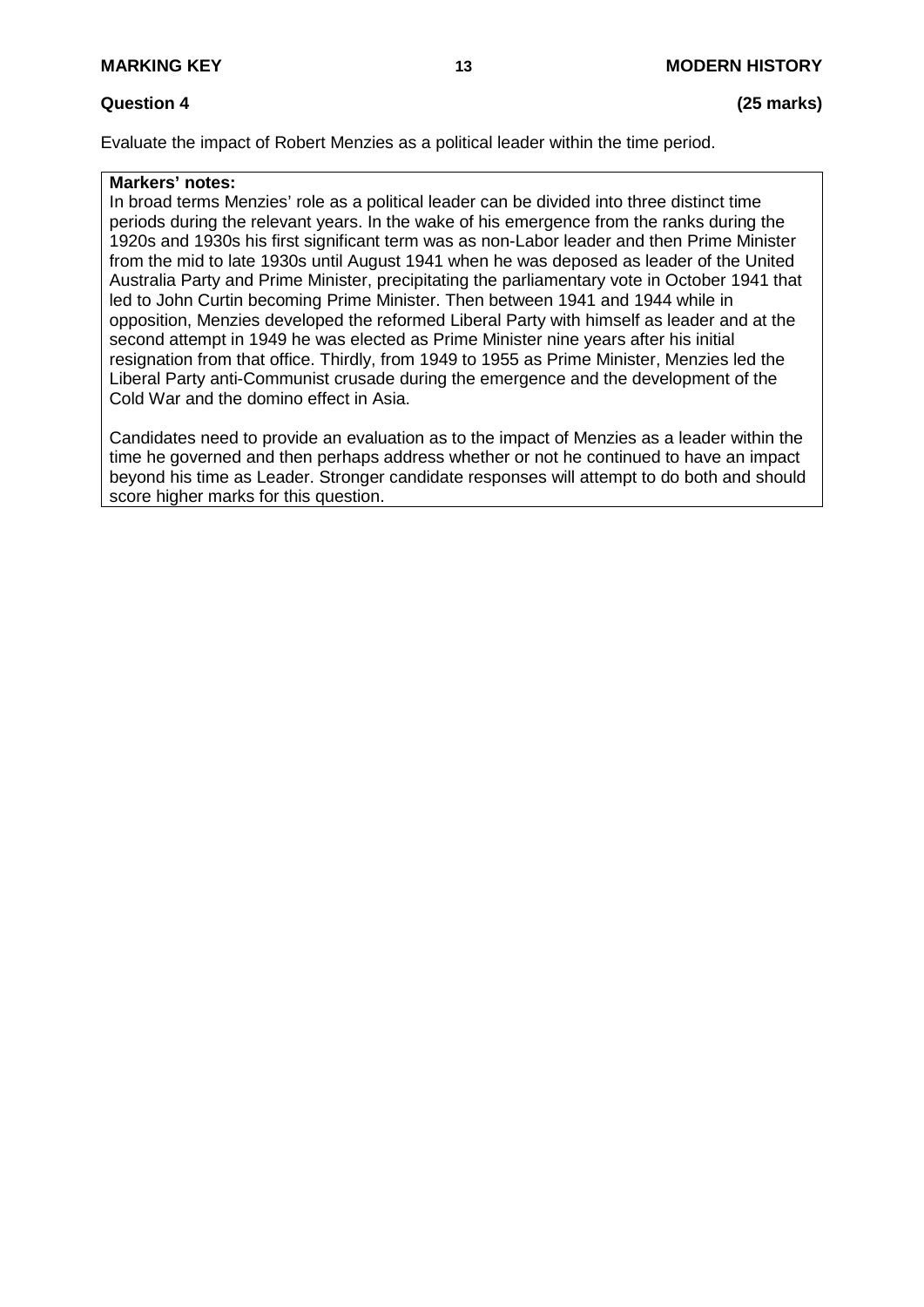### **Elective 2: Russia and the Soviet Union 1914–1945**

# **Question 5 (25 marks)**

Assess the extent to which internal divisions and crises within Russian society led to Bolshevik victory in 1917.

### **Markers' notes:**

Candidates will need to identify the internal divisions and crises within Russian society, including the impact of WWI, and leadership (or lack of) of the Provisional Government and longer term, the leadership of the Tsar; and make a judgement as to how they led to the causes, events and outcomes of the February and October Revolutions in 1917.

Candidates should be awarded higher marks for engaging in the whole question which needs to have a strong element of 'assess the extent' – allowing students to identify and discuss ideas outside of those listed (actions of the Bolsheviks themselves, impact of international events on the internal divisions) that may have had an impact or influence on what was occurring in Russia pre-1917.

### **Question 6 (25 marks)**

Debate the proposition:

'Stalin's cultural revolution transformed Soviet society significantly'.

#### **Markers' notes:**

Candidates will need to articulate the social/cultural impact of Stalin's Cultural Revolution to 1945, including women, nationalities, youth and education (Komsomol), the arts (including Social Realism) and religion and then connect that to how it was crucial in allowing Russia to become a major world power – in effect how Stalin used the Cultural Revolution.

Noting the style of essay question, higher marks should be awarded to candidates who actually debate the proposition and identify a potential counter-argument to the one posed, but make a judgement in the end as to the validity of the proposition's accuracy.

# **Question 7 (25 marks)**

Evaluate the impact of Trotsky as a political leader within the time period.

#### **Markers' notes:**

Stronger candidates for this question will be able to articulate Trotsky's earlier influences and his role in the Bolshevik Revolution and in the initial reforms and decrees of the Bolsheviks, as well as during the Civil War, but should note that he did not have a long term impact given the nature of the struggle with Stalin for power post-Lenin and why/how Stalin was able to succeed in the struggle. Some candidates may state that given Stalin saw Trotsky as a threat, his impact was considerable.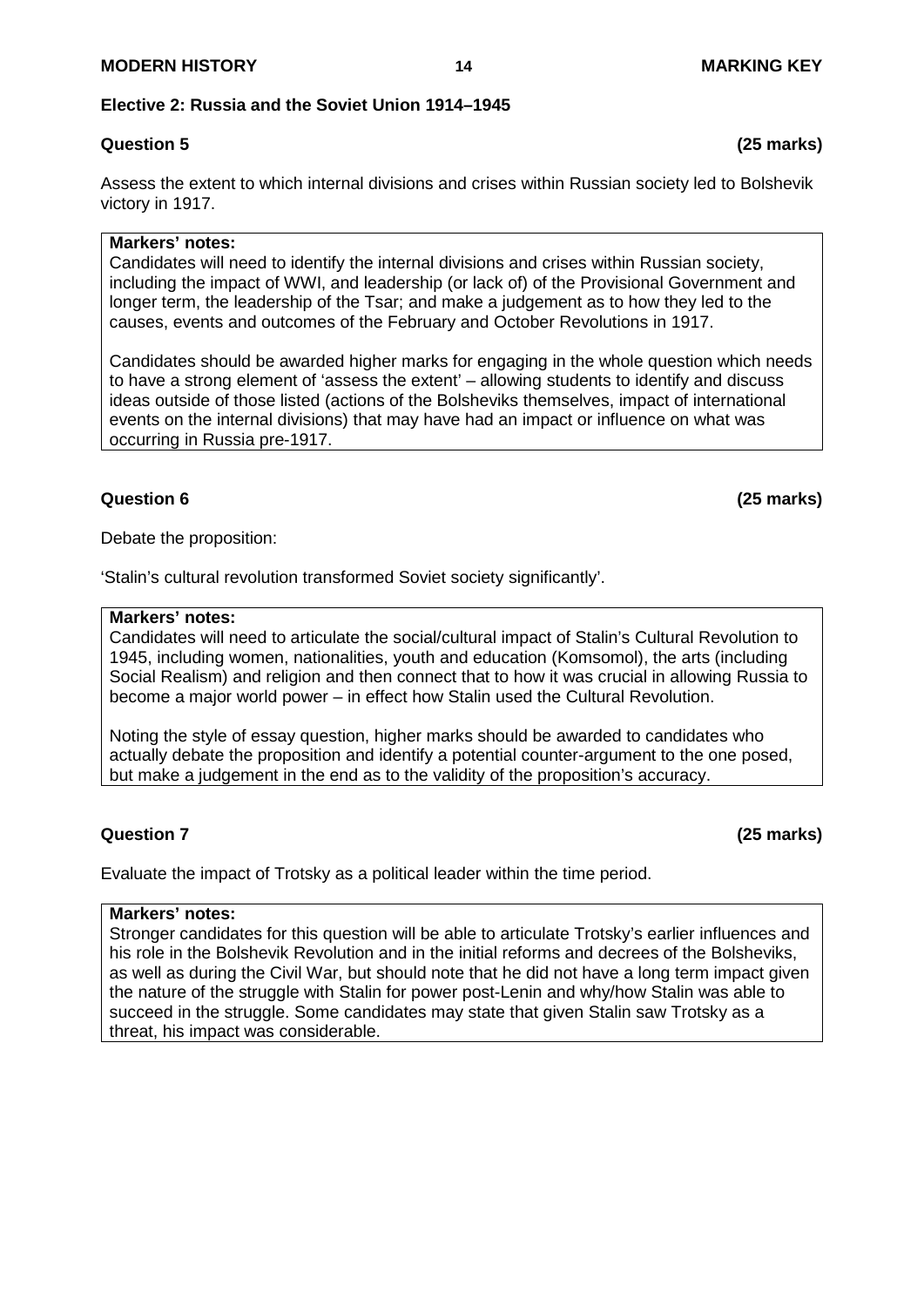**Elective 3: China 1935–1989**

Assess the extent of the changing nature of China's international relations during the time period.

### **Markers' notes:**

Award higher marks to candidates who explicitly 'assess the extent of change' (make a judgement about the degree of change), than to candidates who simply provide a narrative of China's international relations during the period.

Candidates are most likely to argue that there was significant change in China's international relations during the period, shaped by both Communist Party ideology and the influences of the Cold War. All well-argued perspectives should be rewarded.

Candidates may address the war against Japan and the role of the Communist Party, the changing relations with the United States in the Korean conflict (1950–1953), and the nature and practice of China's subsequent international relations until 1980s.

# **Question 9 (25 marks)**

Debate the proposition:

'The Cultural Revolution led to a complete suppression of all dissent in China'.

#### **Markers' notes:**

Candidates need to consider both sides of the proposition – that the Cultural Revolution did lead to a complete suppression of dissent and also the extent to which it may not have. Examples and narrative detail must support the debate, not merely be provided to describe what happened during the Cultural Revolution.

Candidates need to address the causes, events and significance of the Cultural Revolution (1966–1976) as a continuing attempt to organise Chinese social and economic life and to suppress dissent, and the implications for groups within China, including rural peasants and political dissidents.

# **Question 10 (25 marks)**

Evaluate the impact of Mao Zedong as a political leader within the time period.

#### **Markers' notes:**

Candidates should articulate a clear thesis in response to the question and it is likely that most candidates will argue that Mao's impact as a political leader was extremely significant. Higher marks should be awarded to candidates who provide examples linked to this thesis than to candidates who provide a narrative of what Mao did as a political leader. Candidates may also refer to contemporary historical debate regarding the nature of Mao's leadership/impact and this should also be rewarded with high marks.

**Question 8 (25 marks)**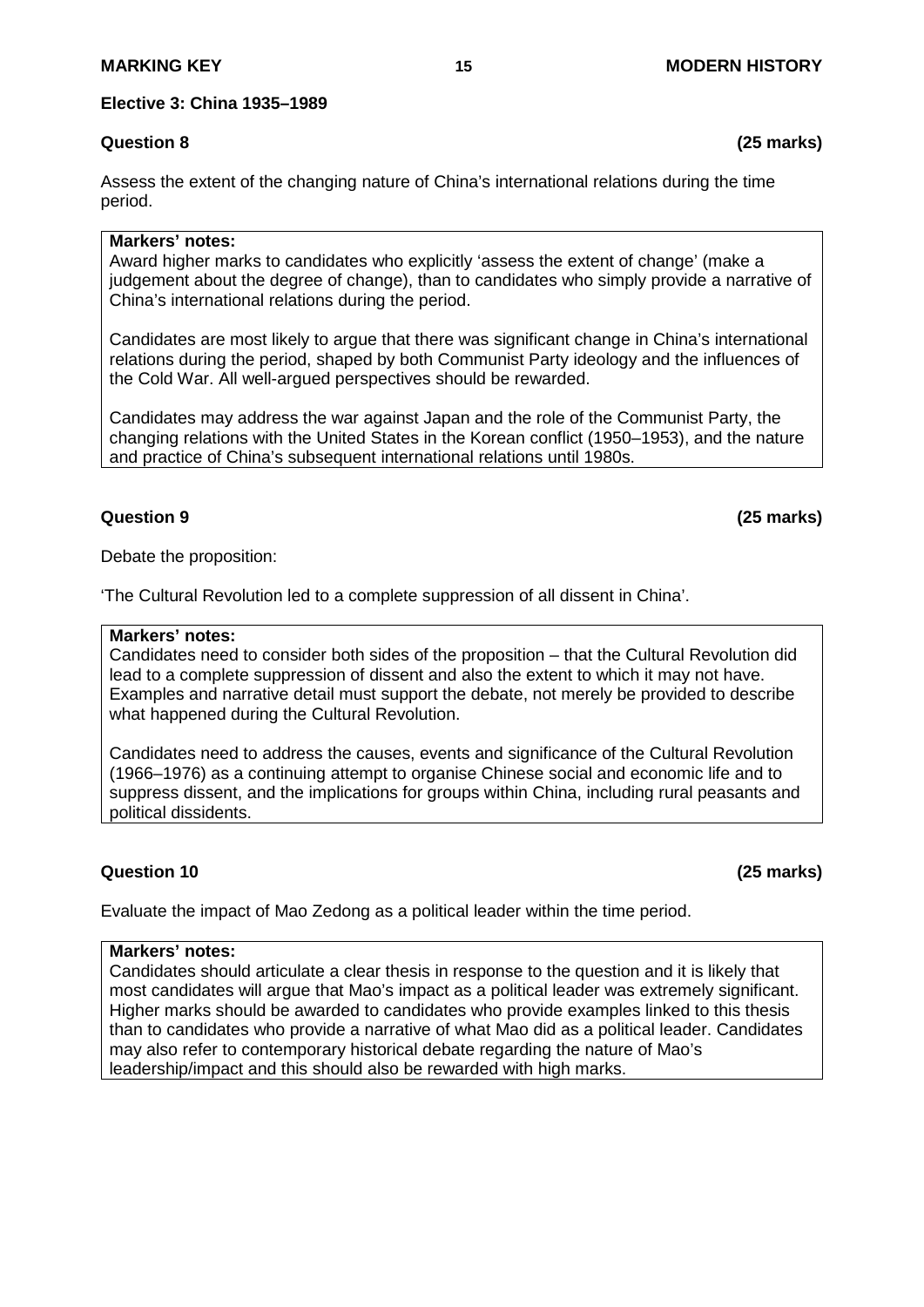# **Section Three: Source analysis–Unit 4 25% (25 Marks)**

**NOTE:** When marking a candidate's work in this section:

- 1. Not all points necessarily need to be in an answer for the candidate to gain full marks.<br>2. Reward each salient point made by the candidate. Candidates may make different vali
- 2. Reward each salient point made by the candidate. Candidates may make different valid points of interpretation.
- 3. Candidates are expected to refer to relevant supporting evidence from the sources.

# **Question 11 (25 marks)**

(a) Explain the historical context of Source 1. Include the relevant events, people and ideas depicted or represented in the source. (3 marks)

| <b>Description</b>                                                                          | <b>Marks</b> |
|---------------------------------------------------------------------------------------------|--------------|
| Identify the focus of the source.                                                           |              |
| Outline the causes or event that led to the focus of the source.                            |              |
| Provides specific details of the focus of the source, events/people/ideas/<br>dates/places. |              |
| Total                                                                                       |              |

# **Markers' notes:**

This question is concerned with the historical context in which the source is located.

The answer must focus on what is in the source, and provide the surrounding 'picture' for that source.

# **Elective 1: The changing European world since 1945**

The historical context of Source 1 is specifically the second summit meeting held between Brezhnev and Nixon in Washington in June 1973. This meeting was more generally a part of détente, a foreign policy position adopted by both superpowers involving an easing of tension and in the case of Source 1, easing tension by making agreements on strategic arms limitation. Brezhnev refers to this as 'political détente … backed up by military détente'.

As a result of détente each superpower leader visited the other. Nixon went to the USSR to sign SALT 1 at the Moscow summit meeting in May 1972, Brezhnev referring to this as 'the exceptionally important job begun in May 1972'.

Détente had emerged as Mutual Assured Destruction (MAD) became a reality and the arms race intensified. Both sides could see benefits in reducing expenditure on nuclear arms and reducing Cold War tension. In this source, Brezhnev refers to 'better relations' and a 'stronger universal peace'.

# **Elective 2: Australia's engagement with Asia**

The historical context of Source 1 is set around the domino theory broadly, and more specifically Australia's commitment to staying involved in South East Asia during the 1960s to guard against the fall of the dominos and interactions around the Malay-Indonesia confrontation.

Specifically, Menzies' comments in the House of Representatives shows how he believed, and developed Australian policies around the concepts of the domino theory and the concept of forward defence, hence his comments about wanting both Malaysia and Indonesia to be 'well governed and communist free'. If Indonesia were to become communist, this was too close to Australia in his opinion.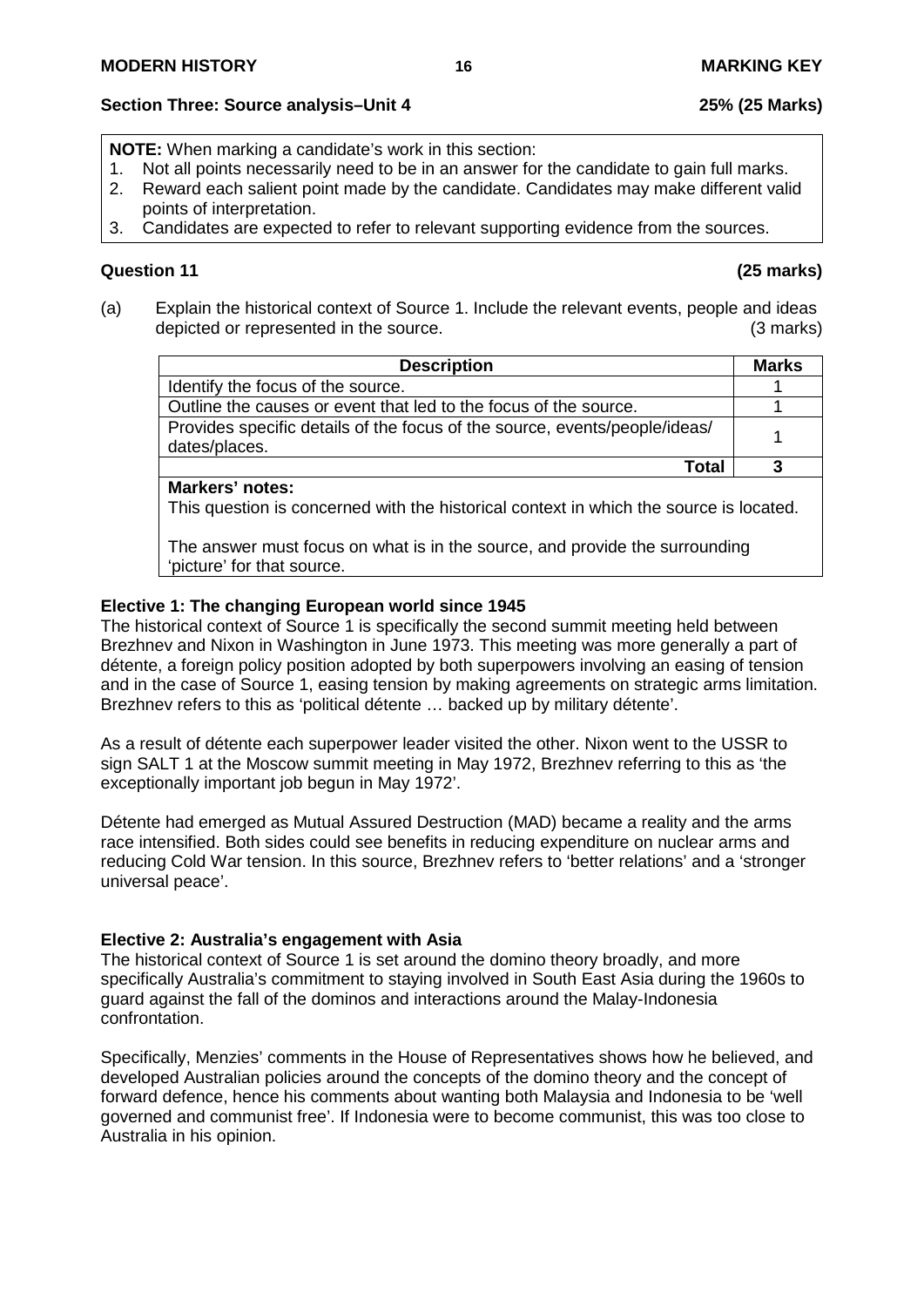#### **Elective 3: The struggle for peace in the Middle East**

Source 1 is set in the broader context of the role played by Egypt from the 1950s to 1980s as part of the struggle for the establishment of a separate Arab state in the aftermath of the Israeli refusal to acknowledge the claim, and subsequently the capture of the occupied territories during the Arab-Israeli war in 1965. The source takes the form of a brief extract from a speech given by the then President of Egypt Anwar Sadat to the Knesset, the unicameral legislature of Israel, in Jerusalem on 20 November 1977. The decision for the Egyptian leader to speak directly to the supreme political entity in the country with which Egypt had a history of conflict and seemingly irreconcilable differences, caused dissension and anxiety amongst other Arabian countries and ultimately had tragic consequences for Sadat himself. In the speech itself Sadat frankly conceded that his decision was totally surprising and unexpected but he justified his actions on the grounds that he was seeking to 'save my Egyptian/Arab people and the entire Arab nation ... the horrors of new shocking and destructive wars'.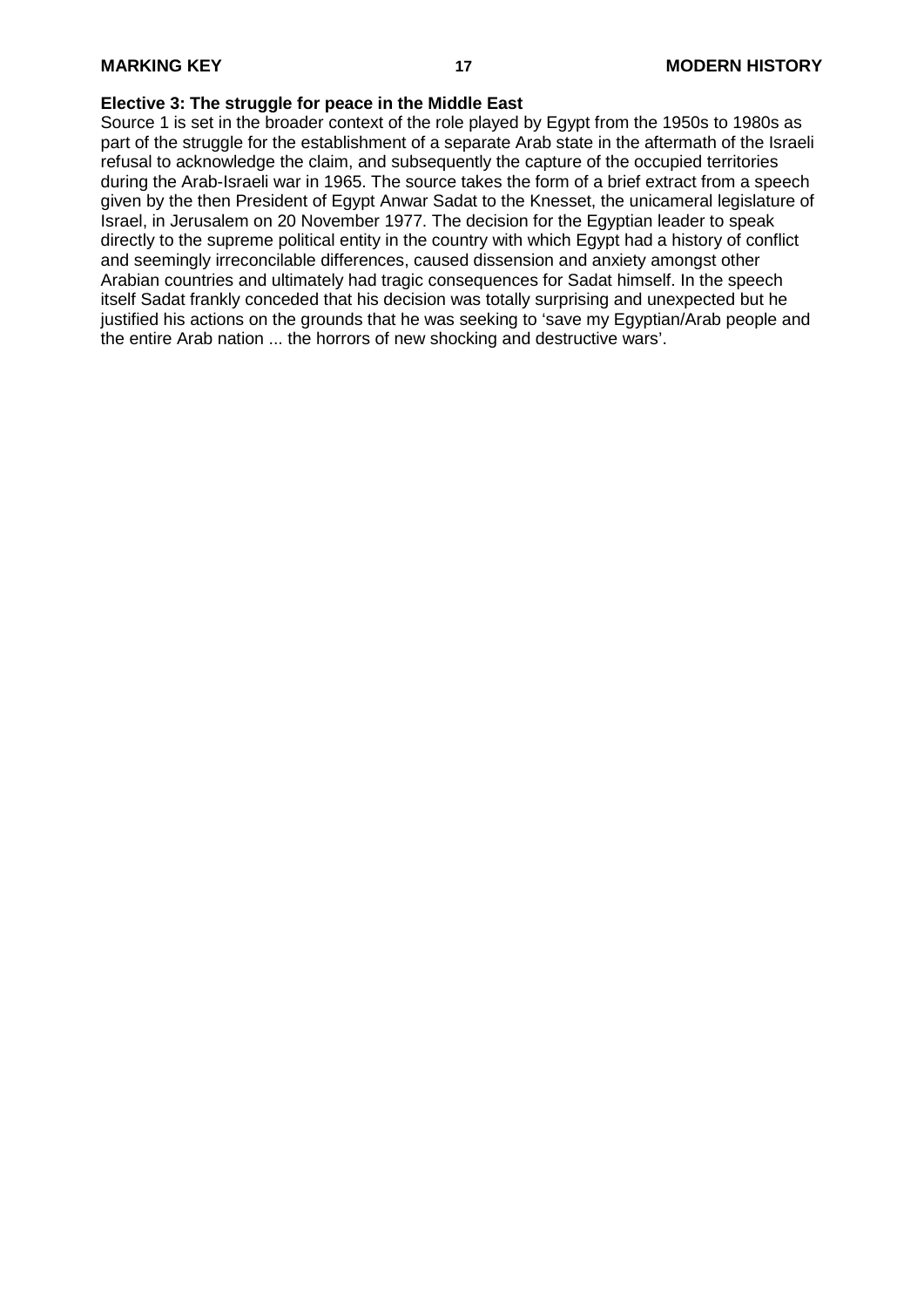#### **Question 11** (continued)

(b) Compare and contrast the purpose of Source 1 and Source 2. (6 marks)

| <b>Description</b>                                                    | <b>Marks</b> |
|-----------------------------------------------------------------------|--------------|
| Articulation of the purpose of Source 1.                              |              |
| Articulation of the purpose of Source 2.                              |              |
| Identification of elements of comparison and contrast between the two |              |
| sources.                                                              |              |
| Total                                                                 |              |

#### **Markers' notes:**

This question focuses on the reasons for the construction of the sources, and what they aim to achieve.

Candidates need to:

- identify the issue/event/subject of each source<br>• identify the likely purpose for which the source
- identify the likely purpose for which the source was constructed (or, in the case of the photograph, how the source might have been used, which might produce variations in candidate interpretation)
- use evidence from the source to support the response.
- explain how the sources compare (are similar) and contrast (are different) in terms of their purpose.

A strong answer will integrate comparisons and contrasts with the discussion of purpose.

### **Elective 1: The changing European world since 1945**

Brezhnev's purpose in delivering the address in Source 1 is to make a positive impression on the American people during his visit to the United States while attending the Washington summit meeting in June, 1973. Brezhnev's purpose is also to gain American public support for the treaty he and President Nixon have already signed, SALT 1, and the new agreements they intend to discuss for the future.

The purpose of the cartoonist, Behrendt, in Source 2 is to highlight the lack of progress in reaching an agreement as the SALT II talks continue. He is criticising both Brezhnev and US President Carter for their mistrust of each other and their duplicitousness as they aggressively cajole each other to 'go first' while attempting to conceal their own build-up of nuclear missiles.

Both sources highlight the role of superpower leaders in the process of arms limitation negotiations in the 1970s. Both sources identify arms limitation as a key aspect of international relations of détente in the 1970s.

In contrast, the purpose of Source 1 is to depict both Brezhnev and Nixon as leaders committed to arms limitation and world peace, and as leaders prepared to negotiate to achieve these objectives. The purpose of Source 2 is to depict both Brezhnev and Carter as leaders who are not committed to world peace and disarmament, and to show them as leaders who do one thing and say another, and that neither can be trusted to effectively negotiate any limitations on the build-up of nuclear weapons.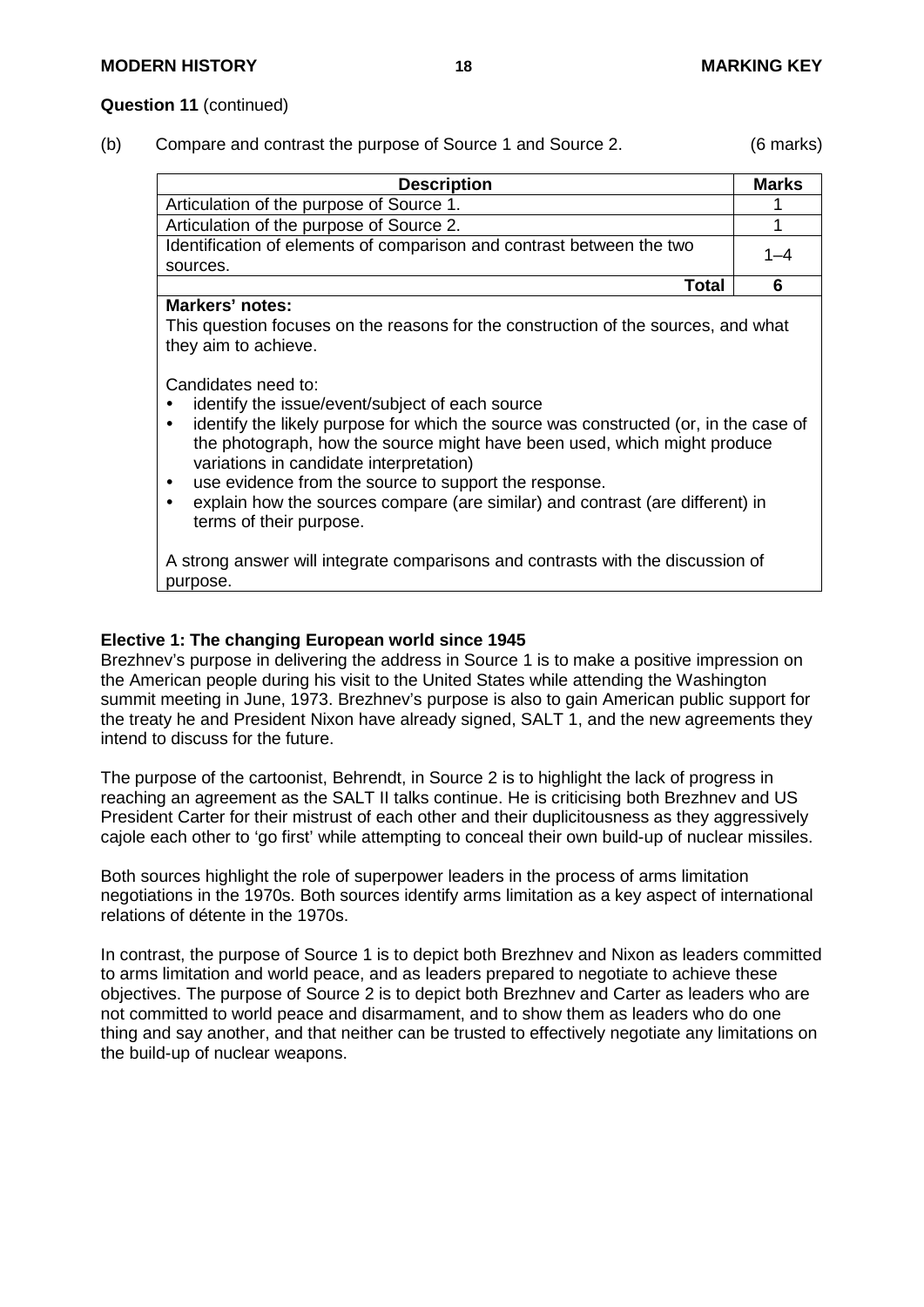#### **Elective 2: Australia's engagement with Asia**

Menzies's purpose in Source 1 is to clarify why Australia needs to be involved in SEATO and be committed to helping Australia's Asian neighbours in order to keep communism far away from Australia.

The purpose of the cartoon in Source 2 is to comment on Australia's desire for peace close to their own shores at seemingly any cost as they accept Indonesia's annexation of East Timor. It is not meant to be complimentary of Australia for this move, in fact it is supposed to show Australia in a poor light.

Points of comparison are that both sources expand or address the notion that Australia's key objective in their international affairs policies in regard to South East Asia are ones of self-interest in keeping communism and trouble far away from Australian shores.

In contrast, Source 1 specifically refers to Australia's overall obligations via SEATO and hinting at the many conflicts that had occurred, or had the potential to occur due to the threat of communism, whereas Source 2 is focused on one specific event of the annexation of East Timor by Indonesia which was not an issue of communism at all, but a situation that Australia thought would be advantageous for them, that they could exploit.

#### **Elective 3: The struggle for peace in the Middle East**

Both Source 1 and Source 2 represent attempts to highlight significant developments in moves to resolve the Israeli-Arab conflict concerning the establishment of the state of Israel and the moves to achieve a separate Palestinian state. In each case the sources deal with agreements which, as it eventuated, were acceptable to only a limited number of the affected entities and were short-lived in each case.

Sadat's purpose as portrayed in Source 1 is both to justify and to highlight the boldness of his attempt to reach agreement with the Israelis. The prime purpose of the cartoonist as depicted in Source 2 is to convey visually the military context in which the agreement is portrayed suggesting a significant power imbalance between the parties concerned.

Both sources deal with high risk strategies and are designed to indicate clearly the major obstacles in each case to be overcome before a genuine lasting settlement can be achieved. In broad terms the purpose of each source is to highlight the hazards involved in seeking to resolve the conflict and the very real difficulties in achieving a solution. In contrast, the purpose of Source 1 is a justification of the actions of an individual, whereas Source 2 questions the long-term success of the agreement given the power discrepancies.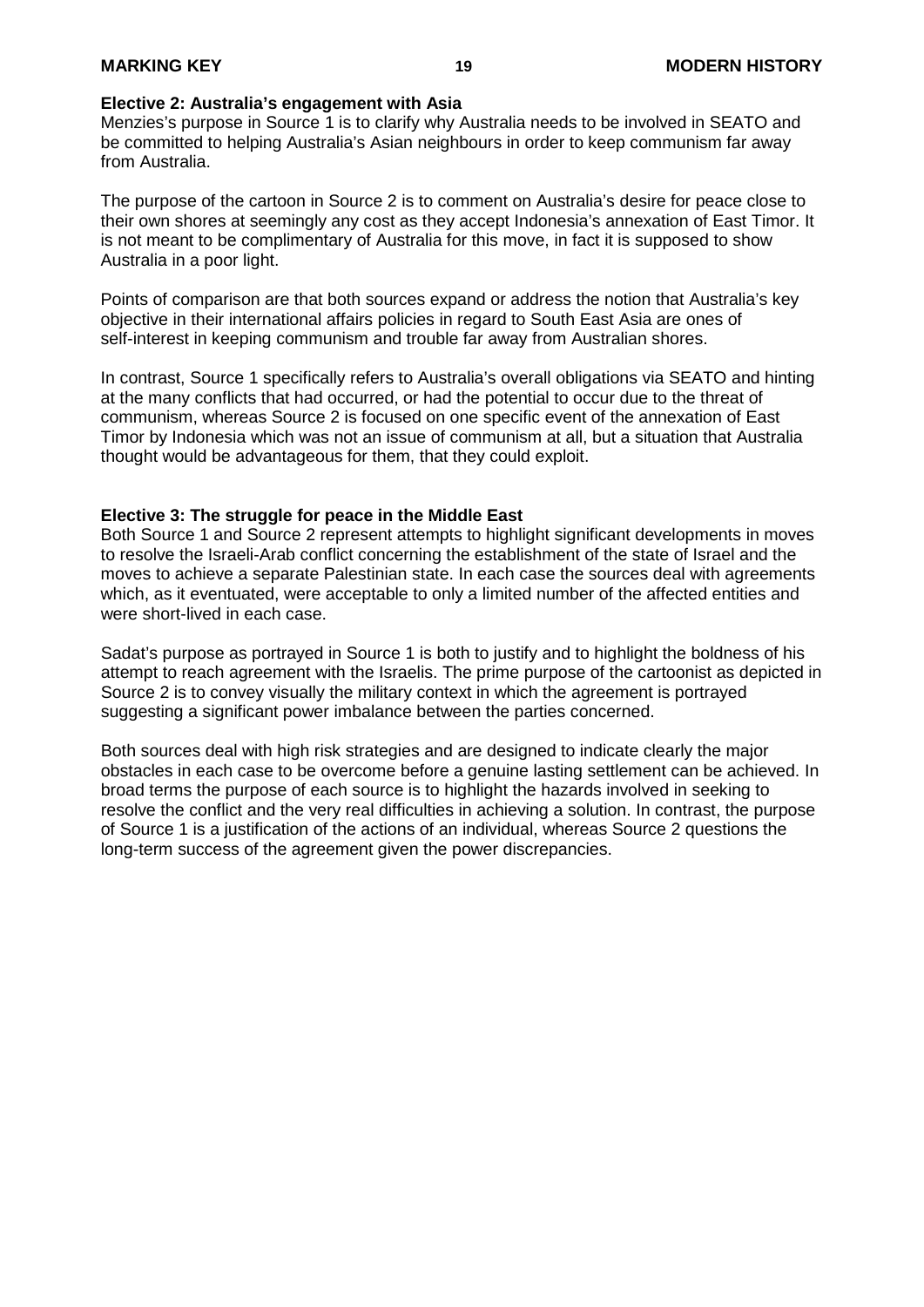#### **Question 11** (continued)

(c) Identify and explain the message/s of Source 3. (3 marks)

| <b>Description</b>                                                                                                                                                                 |       | <b>Marks</b> |
|------------------------------------------------------------------------------------------------------------------------------------------------------------------------------------|-------|--------------|
| Identifies the message/s of the source.                                                                                                                                            |       |              |
| Explains the message/s of the source                                                                                                                                               |       | 1–2          |
|                                                                                                                                                                                    | Total | 3            |
| <b>Markers' notes:</b><br>Look for the message of the source.                                                                                                                      |       |              |
| Candidates need to:<br>read all the elements of the source (title/author/date/location)<br>identify the message<br>٠<br>Explain the representation or opinion being expressed<br>٠ |       |              |

 $\bullet$  provide evidence from the source to support the response.

#### **Elective 1: The changing European world since 1945**

The message of Source 3 is that Gorbachev's leadership of the USSR can be viewed both positively and negatively and that future events will impact any assessment of his ultimate legacy as it is too early to make such judgements.

Written in 1994, the secondary source historian points out that Gorbachev's domestic policies led to the ultimate collapse of the USSR, 'the dismemberment of the USSR itself' and that Gorbachev can be seen as a failure as a leader by causing this under a reformed Communist Party or 'he failed in his attempt to achieve the reconstruction of Soviet society'. To use highly emotive language such as a leader 'dismembering' his own country implies strong criticism.

However, the historian also considers Gorbachev's role as a Cold War leader and praises him as being a 'catalyst of change'. He cites another Cold War historian to support this view but leaves the question of Gorbachev's ultimate legacy open 'future historians may well assess him as the most influential person of the second half of the twentieth century', a grand suggestion indeed.

### **Elective 2: Australia's engagement with Asia**

The message of Source 3 is that Paul Keating as Prime Minister specifically acted to create a secure and close relationship within the Asian region, despite it not being a popular concept at the time. Secondary to that is the message that Keating is to be seen in a very positive light for this foresight.

The author portrays that Keating was instrumental in developing engagement with Asia as a 'national project that will not end', indicating that Keating laid the foundations for future governments that was very different from previous policies and politicians. The author does note that Keating was wholly successful in integrating Australia with both the USA and Asia simultaneously into Australia's Asian future.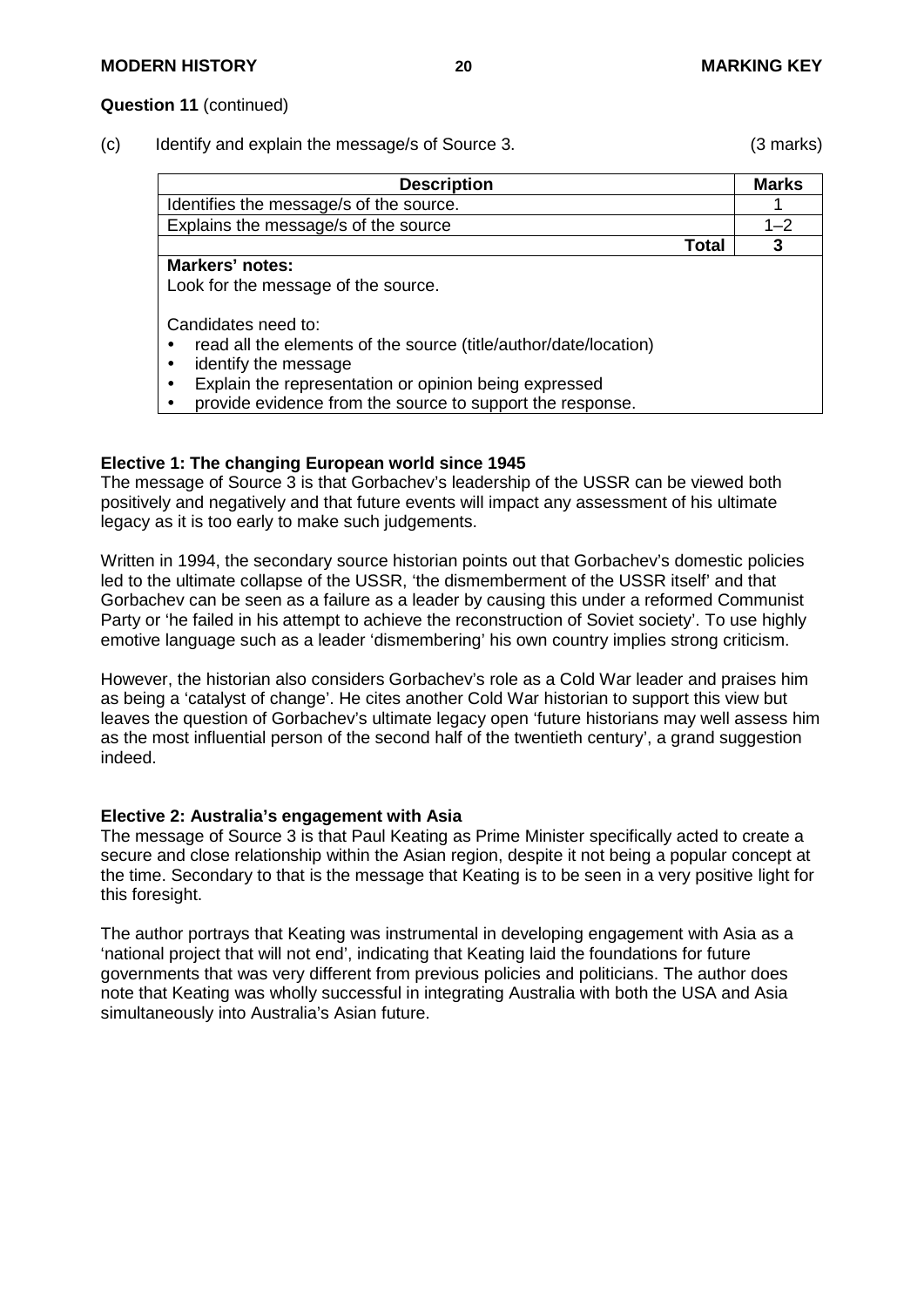#### **Elective 3: The struggle for peace in the Middle East**

The message of Source 3 is that even ten years after his death the real significance and consequences for the role played by Yasser Arafat, the founder of Fatah and the leader of the PLO for the best part of half a century, to the establishment of a separate Palestinian state is not fully understood.

In this instance two British academics contend that Arafat's 'most enduring legacy' was to lead the Palestinians out of the devastation they felt after the establishment of Israel. The source conveys that it was Arafat's commitment to armed struggle which kept the issue in the forefront of international affairs, notwithstanding his embrace of violence and the methods of terrorism which marred his reputation. The source highlights that whatever the interpretation of Arafat's actions, he had a significant impact on the struggle to create an Arab homeland in Palestine.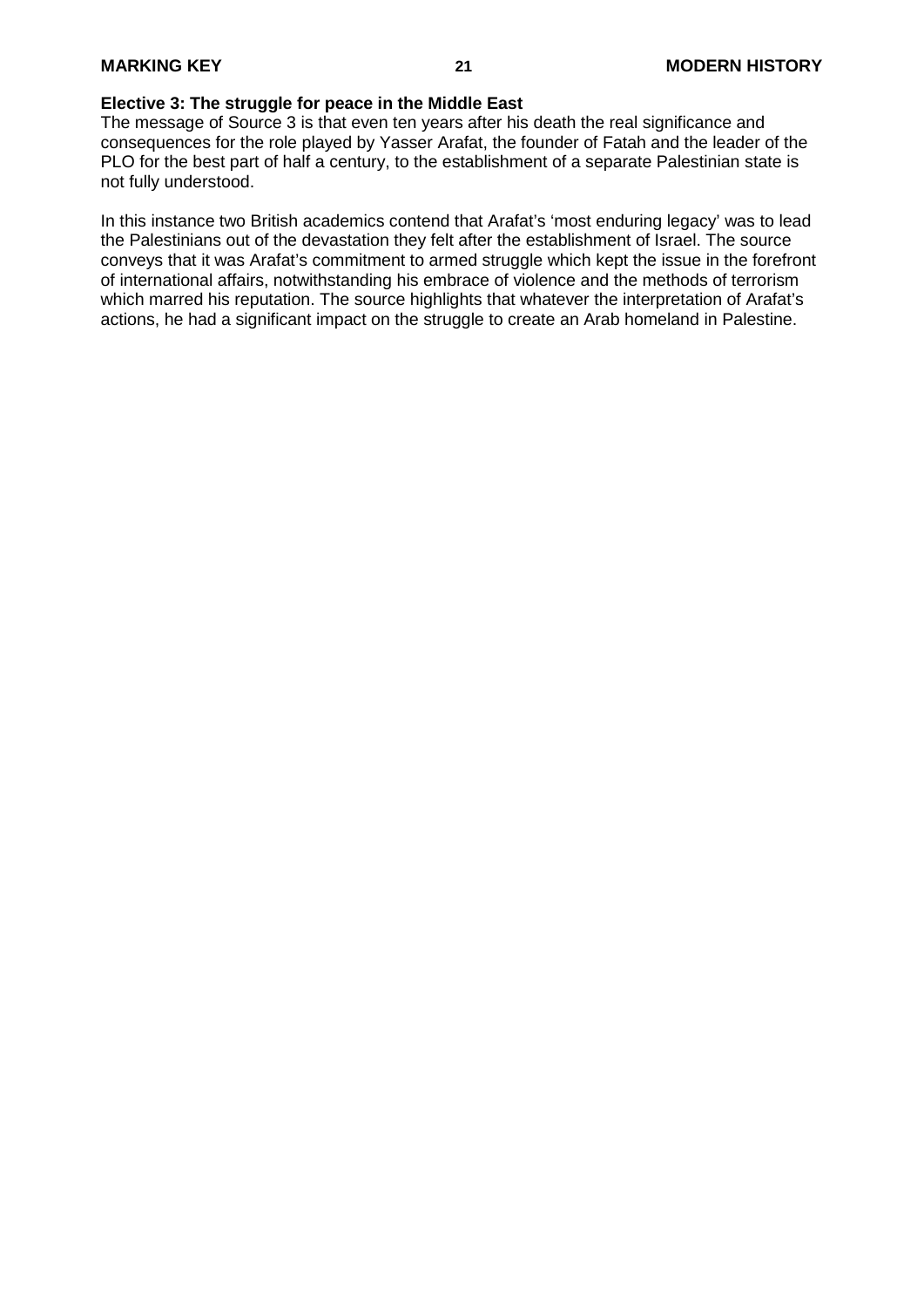#### **Question 11** (continued)

(d) Identify how and discuss why Source 3 and Source 4 are contestable. (6 marks)

| <b>Description</b>                                                    | <b>Marks</b> |
|-----------------------------------------------------------------------|--------------|
| Identifies the element/s of contestability for Source 3 and Source 4. | $1 - 2$      |
| Discusses the reasons for the contestability of Source 3.             | $1 - 2$      |
| Discusses the reasons for the contestability of Source 4.             | $1 - 2$      |
| Total                                                                 | 6            |

#### **Markers' notes:**

The concept of contestability requires a discussion of conflicting historical interpretations represented in source material, specifically why they are different and open to debate.

Candidates need to:

- demonstrate an understanding of what can make a source contestable, whether it provides a certain interpretation of events for which other interpretations exist; or whether the type of source provides an incomplete or suggestive picture which can be disputed
- identify in each source argument/s, biases or perspectives that can be disputed
- articulate the nature of that dispute by referring to alternative arguments or viewpoints on that aspect.

#### **Elective 1: The changing European world since 1945**

Source 3 is not highly contestable as a secondary source, it is balanced and objective in its assessment of Gorbachev's leadership of the USSR from 1985 to 1991. There is little debate that as a leader Gorbachev was a 'catalyst of change' and that his policies did (if unintentionally) lead to the collapse of the USSR, the perspective is still pro-Western as shown by the quote from Kennan, a major Cold War theoretician.

Source 4 is highly contestable in terms of its lauding of Gorbachev's leadership (a very biased, pro-Western assessment, that sees no failings or unintentional outcomes in Gorbachev's actions).

The suggestion that Gorbachev may well be 'assessed as the most influential person of the second half of the twentieth century' is open to debate and provides candidates with potential alternative viewpoints and/or agreement. How and why was he influential? What did he do? Was he the most influential leader of the period? Additionally, the selection of quoted leaders is contestable.

#### **Elective 2: Australia's engagement with Asia**

Source 3 is not on its own highly contestable in that it is a secondary source, written after the time period being written about. It does however paint Keating in a very positive light with use of very complimentary language. It does note that Keating wasn't wholly successful in his endeavours, but made significant progress that other leaders could use. It doesn't give credit however to the fact that Keating's strategy was not a new one – that others before him (Hawke in particular) had tried something similar. So overall, Source 3 has a very narrow focus which could make it contestable.

Source 4 being a newspaper article does lend itself to being contestable given the nature and purpose of reporting on political issues and the use of specific quotes that make it more about political point scoring and discrediting the opposition leader, John Howard rather than solely factual. There is no quote from John Howard himself, which would have allowed for a more balanced report. Readers are left with the view that John Howard wishes to return Australian policies to those of the 50s and 60s centred around ties with the USA.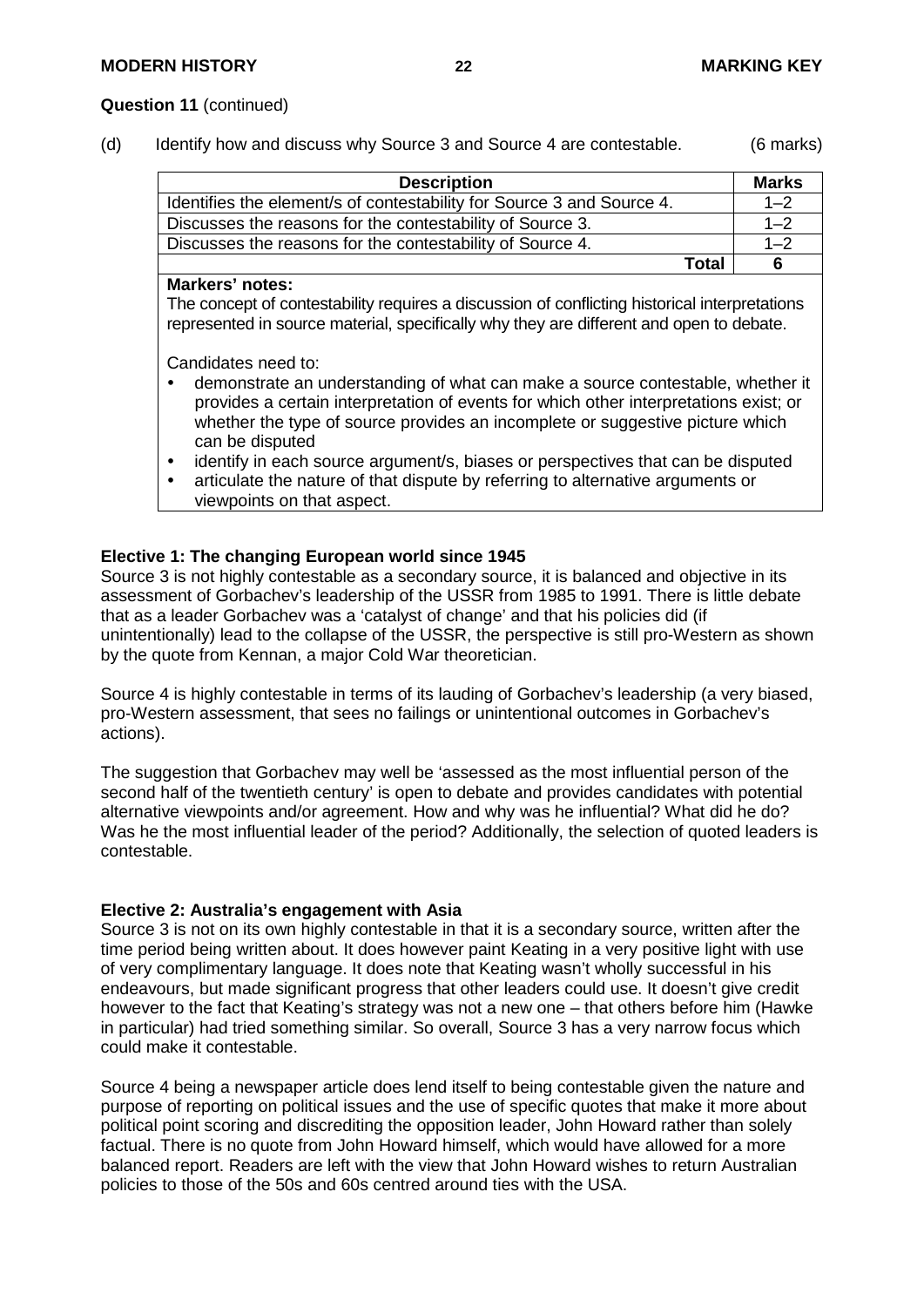#### **Elective 3: The struggle for peace in the Middle East**

Source 3 is eminently contestable given that its purpose is to judge the significance of Arafat by providing a subjective and possibly biased assessment of Arafat's role in endeavouring to deal with 'the Palestinian problem'. This interpretation suggests that regardless of the use of violence, Yasser Arafat 'still matters' in world affairs.

Source 4, as with Source 3, is contestable as its purpose is to glorify Sadat's speech to the Israeli Knesset in 1997. The speech was published in a pro-Egyptian newspaper, praising Sadat using highly emotive language, such as

> For copyright reasons this image cannot be reproduced in the online version of this document, but may be viewed at http://www.dailynewsegypt.com/2009/03/27/editorial-in-the-spirit-of-sadat/

The obvious bias within this interpretation of Sadat's motives in going to Israel to secure peace for all Arab nations is contradicted by the statement

> For copyright reasons this image cannot be reproduced in the online version of this document, but may be viewed at http://www.dailynewsegypt.com/2009/03/27/editorial-in-the-spirit-of-sadat/

This hints that there was too much opposition within the Arab world and presents a counter argument that Sadat was largely acting without the backing of the broader Arab states.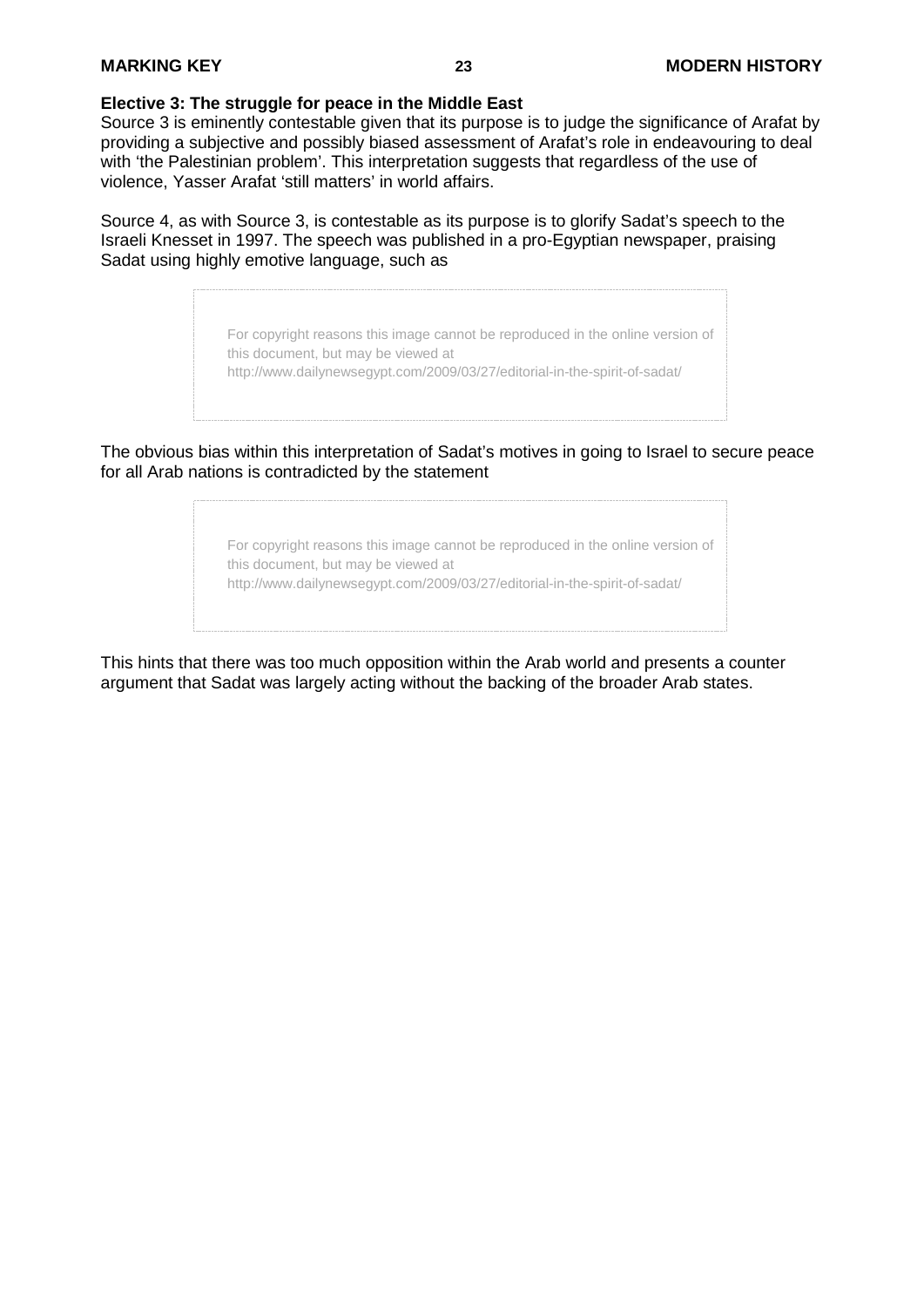### **Question 11** (continued)

(e) Using your knowledge of the whole period of study, evaluate the importance of the idea<br>of leadership represented in the **four** sources. (7 marks) of leadership represented in the **four** sources.

| <b>Description</b>                                                                                                                                                                                                  | <b>Marks</b> |
|---------------------------------------------------------------------------------------------------------------------------------------------------------------------------------------------------------------------|--------------|
| Identification of the idea of leadership.                                                                                                                                                                           |              |
| Placement of the idea of leadership with the themes/ideas/events of the<br>broader historical context of the time. Candidates should be able to<br>demonstrate a breadth and depth of knowledge of the time period. | $1 - 2$      |
| Evaluation of the idea of leadership in relation to those of the broader<br>historical context.                                                                                                                     | $1 - 2$      |
| Compare and/or contrast what is in the sources with the other ideas of<br>leadership of the time period.                                                                                                            | $1 - 2$      |
| ntal                                                                                                                                                                                                                |              |

### **Markers' notes:**

This question does not require reiteration of the messages in the sources. Evaluate the importance of the ideas of leadership in relation to how they are represented in the sources and how they relate to the other themes/ideas/events of the whole period.

Candidates need to:

- identify the idea of leadership in the sources<br>• evaluate the importance of what is shown in
- evaluate the importance of what is shown in the sources by using evidence from the sources and the whole historical period
- refer to the long and/or short-term effects of the idea of leadership
- refer to elements of continuity and/or change evident in the idea of leadership
- demonstrate a depth and breadth of knowledge for the whole time period.

#### **Elective 1: The changing European world since 1945**

The four sources collectively represent the importance of the idea of leadership, specifically the actions of leaders both in international relations and in making important political decisions for their own countries.

The sources are focused on the actions of specific leaders and candidates may demonstrate a depth and breadth of knowledge of the whole time period by arguing that other political leaders of the period were more important in international relations by making decisions that increased or decreased tension, with reference to the arms race and/or in making important political, economic and social decisions for their own countries.

To demonstrate a depth and breadth of knowledge of the whole period, candidates may argue that the actions of other leaders with respect to the arms race and the ending of Cold War tensions were more important.

### **Elective 2: Australia's engagement with Asia**

The four sources collectively represent the importance of the idea of leadership, specifically the actions of leaders both in international relations and in making important political decisions for their own countries.

The sources are focused on the actions of specific leaders and candidates may demonstrate a depth and breadth of knowledge of the whole time period by arguing that other political leaders of the period were more important in international relations by making decisions that increased or decreased tension, with reference to important political and social decisions for their own countries in relation to the Asia specific region.

To demonstrate a depth and breadth of knowledge of the whole period, candidates may argue that the actions of other leaders were more important/had more impact.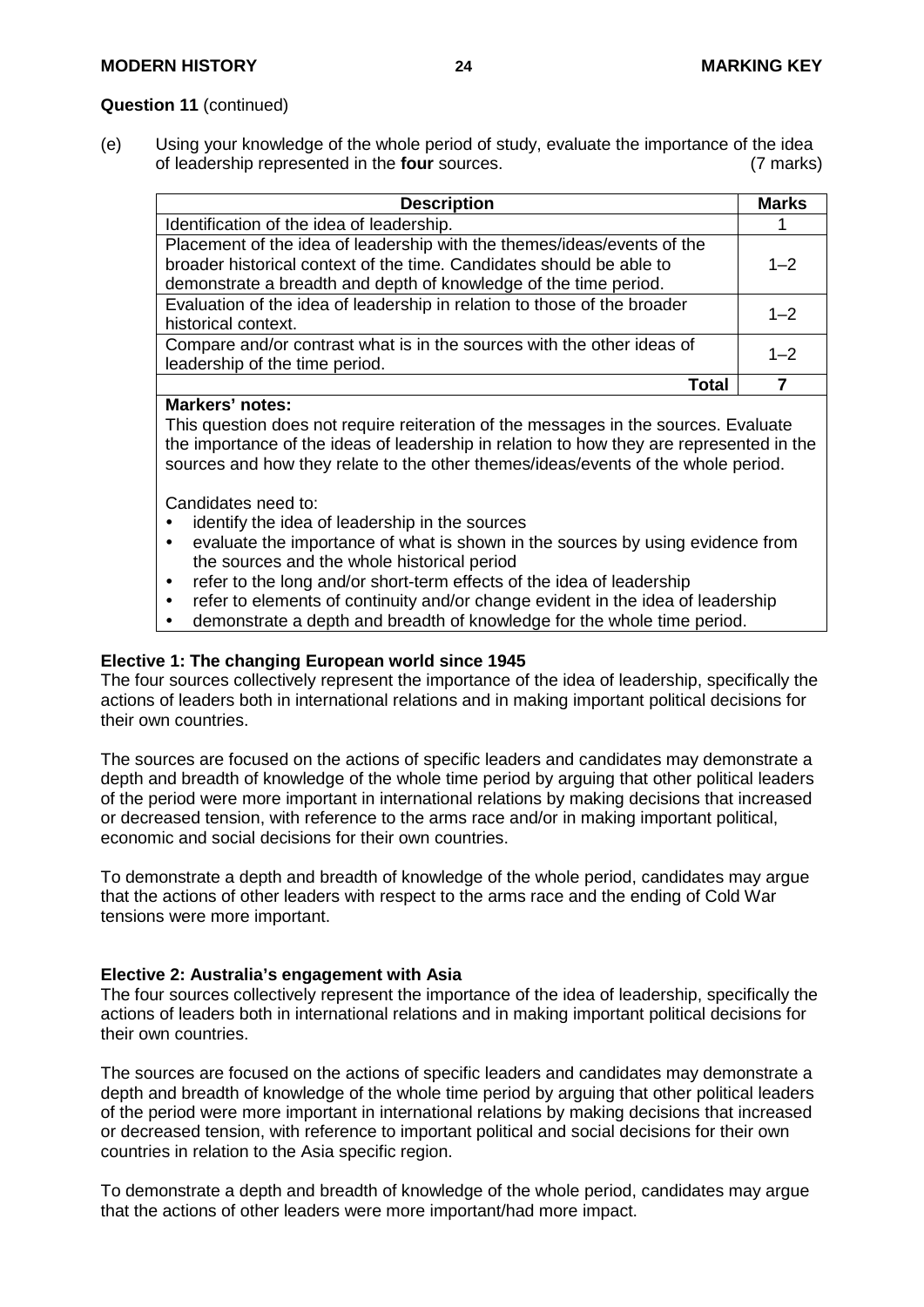### **Elective 3: The struggle for peace in the Middle East**

The four sources collectively represent the importance of the idea of leadership, specifically the actions of leaders both in international relations and in making important political decisions for their own countries.

The sources reflect the issues and events arising from the consequences and aftermaths of the UN decision in 1948 to establish the State of Israel and the actions of specific leaders.

Candidates may demonstrate a depth and breadth of knowledge of the whole time period by arguing that other political leaders of the period were more important by making decisions that increased or decreased tension and had more impact.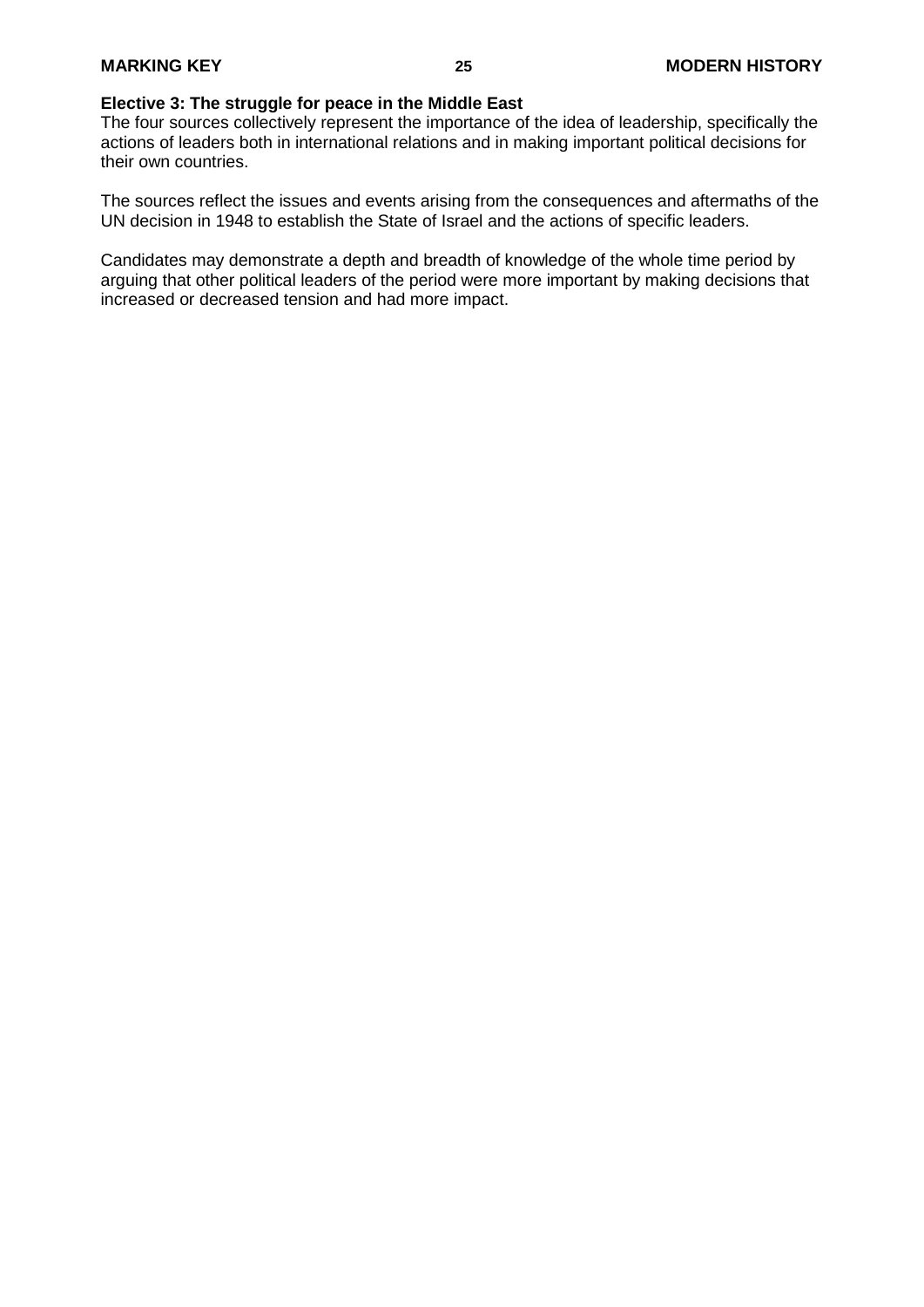# **Section Four: Essay–Unit 4 25% (25 Marks)**

The marking guide below must be used for **Questions 12–20**. Markers notes for each question follow the marking guide. These notes are not exhaustive or prescriptive.

| Guide to marking essay responses                                                                          | <b>Marks</b>            |
|-----------------------------------------------------------------------------------------------------------|-------------------------|
| Thesis introductory paragraph                                                                             |                         |
| Introductory paragraph clearly related to the area/topic of the question, containing understanding of     |                         |
| focus and key terms of the question, which gives a clear sense of the direction of the essay.             | 3                       |
| Introductory paragraph contains a few sentences outlining the theme of the essay and including a          |                         |
| simple proposition.                                                                                       | $\overline{2}$          |
| The paragraph gives a general indication that the topic is understood and includes a simple proposition.  |                         |
| The opening paragraph has a sentence or two outlining the 'who' or 'what; to be discussed in the essay.   | 1                       |
| No evidence of this criterion.                                                                            | 0                       |
| <b>Subtotal</b>                                                                                           | $\overline{\mathbf{3}}$ |
| <b>Synthesised narrative</b>                                                                              |                         |
| Demonstrates an understanding of the inter-relationship between events, people and ideas, and             |                         |
| continuity and change.                                                                                    | 4                       |
| Demonstrates an understanding of the narrative, for example that there are relationships between          |                         |
| events, people and ideas, and/or continuity and change.                                                   | 3                       |
| A mainly chronological narrative with some content about, for example, events, people and ideas,          |                         |
| and/or continuity and change.                                                                             | $\overline{2}$          |
| A simple narrative, not always showing an understanding of the correct chronology and with minimal        |                         |
| reference to events, people and ideas.                                                                    | 1                       |
| No evidence of this criterion.                                                                            | 0                       |
| <b>Subtotal</b>                                                                                           | 4                       |
| <b>Argument</b>                                                                                           |                         |
| Develops a sustained and sophisticated argument which shows a depth of analysis throughout the            | $5 - 6$                 |
| essay which is analytical, logical and coherent.                                                          |                         |
| Develops an argument which is analytical, logical and coherent and shows an understanding of the          | $\overline{4}$          |
| inter-connectedness of the narrative.                                                                     |                         |
| Written with a sense of argument using some appropriate language of history.                              | $\overline{3}$          |
| The response contains a number of generalisations and statements that lack supporting evidence.           | $\overline{2}$          |
| Disjointed discussion/argument suggests little understanding of the topic and/or historic analysis of     | 1                       |
| changing circumstance or continuity and change.                                                           |                         |
| No evidence of this criterion.                                                                            | 0                       |
| <b>Subtotal</b>                                                                                           | 6                       |
| <b>Supporting evidence</b>                                                                                |                         |
| Detailed, accurate and relevant evidence used in a manner that assists analysis and evaluation. In        |                         |
| responding to an essay instruction of debate or evaluate that proposition, historical evidence is used to | $7 - 9$                 |
| argue for and against a view/proposition. Uses and cites accurately modern sources to develop or          |                         |
| strengthen arguments.                                                                                     |                         |
| Mainly accurate and relevant evidence throughout the essay. If quotations, sources, statistics are used   | $5 - 6$                 |
| as supporting evidence, they are cited in some coherent fashion.                                          |                         |
| Some relevant and accurate evidence is provided.                                                          | $3 - 4$                 |
| Limited evidence is provided that is sometimes inaccurate or irrelevant.                                  | 2                       |
| Very limited evidence is provided or is often irrelevant or inaccurate.                                   | 1                       |
| No evidence of this criterion.                                                                            | 0                       |
| <b>Subtotal</b>                                                                                           | 9                       |
| <b>Conclusion</b>                                                                                         |                         |
| Draws the essay's argument or point of view together.                                                     | 3                       |
| Summarises the essay's point of view.                                                                     | $\overline{2}$          |
| Is based on the essay's general focus. Is very superficial, or vaguely summarises with use of clichés     | 1                       |
| such as 'In conclusion ' or one that just repeats the proposition stated in the introduction.             |                         |
| Little to no attempt at providing a conclusion.                                                           | 0                       |
| <b>Subtotal</b>                                                                                           | $\mathbf{3}$            |
| <b>Overall total</b>                                                                                      | 25                      |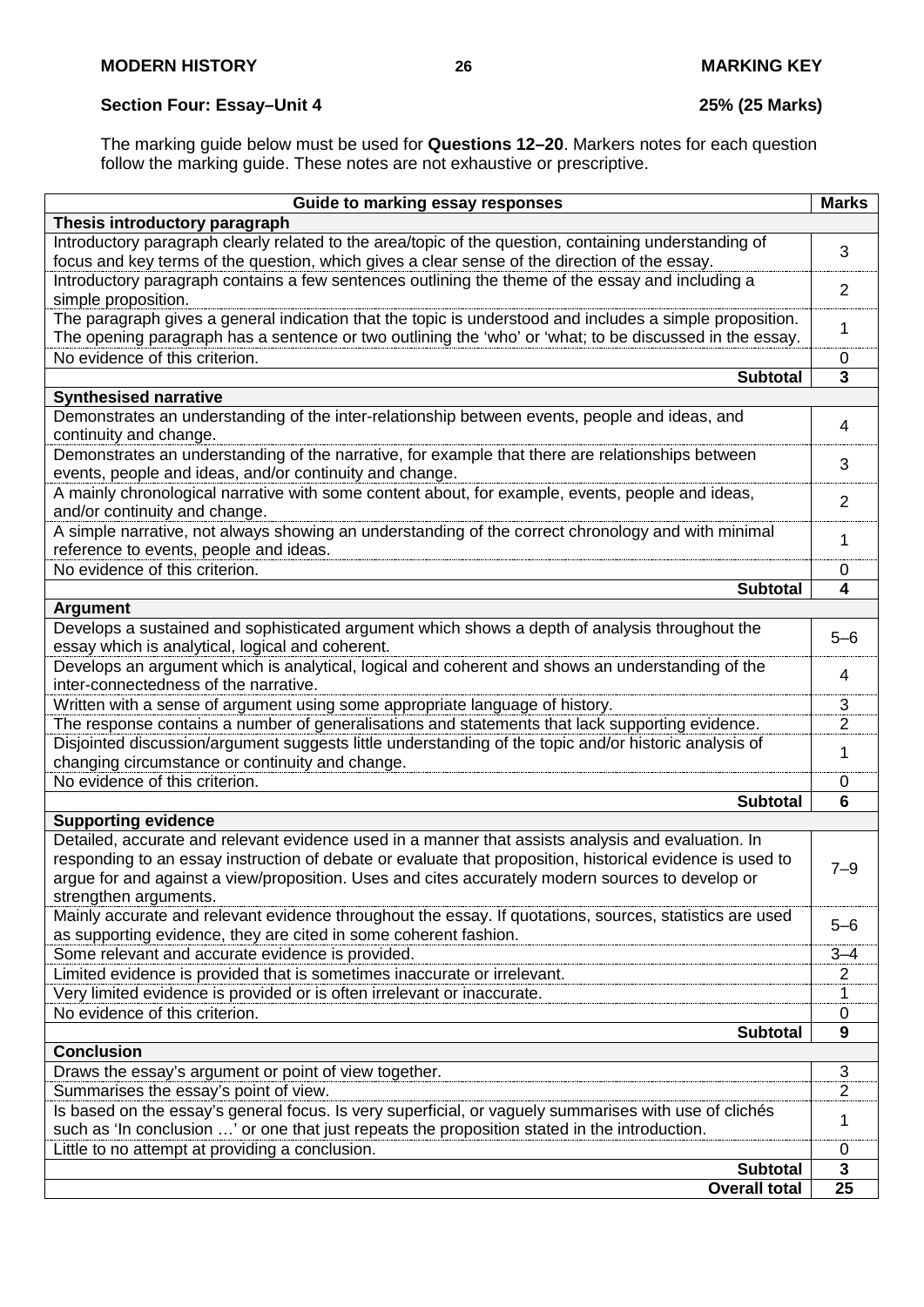## **Elective 1: The changing European world since 1945**

# **Question 12 (25 marks)**

Evaluate the changing nature and consequences of the European world order in the period 1989–2001.

### **Markers' notes:**

Candidates need to evaluate – 'appraise carefully' – to make a considered judgement about the place of Europe in the changing world order 1989–2001 and the consequences of those changes.

Answers may include:

Changing Europe 1989–2001: Europe in transition:

- the re-unification of Germany
- the break-up of the USSR<br>• the break-up of Yugoslavia
- the break-up of Yugoslavia
- the changing role and expansion of NATO
- economies of Eastern Europe
- changes in the EU role and expansion.

# **Question 13 (25 marks)**

Assess the significance of one key idea of the time period.

#### **Markers' notes:**

Candidates need to assess the significance of their chosen idea to ensure higher marks. Candidates who write a narrative about an idea should score lower marks as they have not answered the entire question.

Key ideas may include one or more of the following:

- communism
- capitalism
- democracy
- containment
- peaceful co-existence
- détente
- Glasnost
- Perestroika
- democratisation
- nationalism
- re-integration.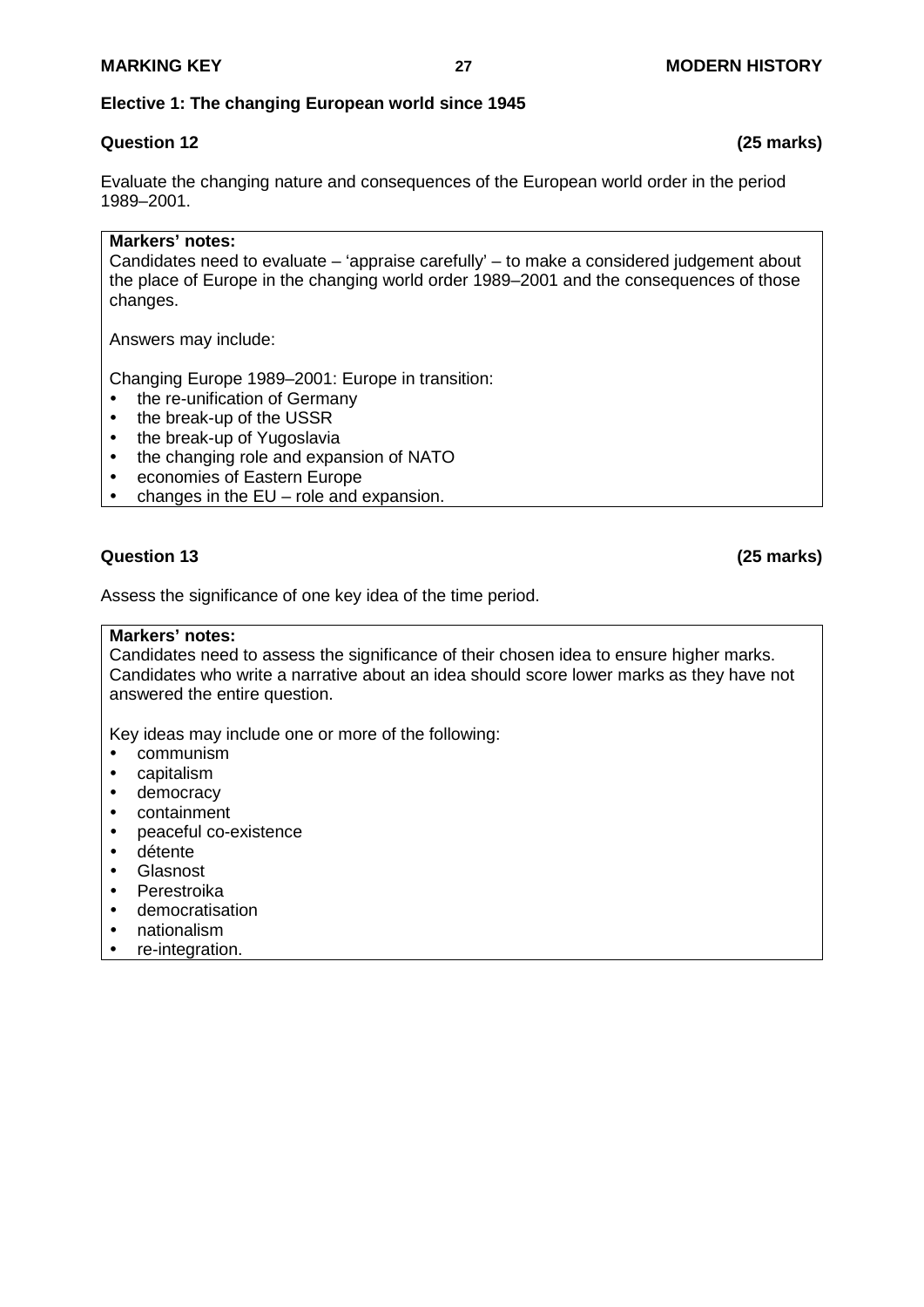Analyse the reasons for and consequences of key conflicts in Europe during the 1950s and 1960s.

### **Markers' notes:**

Candidates may choose to assess one or more conflicts and the number of conflicts chosen does not automatically influence their mark. However, higher marks should be awarded to candidates demonstrating the ability to analyse (examine in detail the relationship between causes and consequences in the context of the 1950s and/or 1960s) than to those who simply outline what happened, so it may be likely that candidates choosing one conflict gain higher marks.

Key conflicts may include:

- East Berlin and East Germany 1953
- Hungary 1956<br>• Berlin 1958–61
- Berlin 1958–61
- Prague Spring 1968
- the impact of the arms race and the threat of nuclear war
- the space race.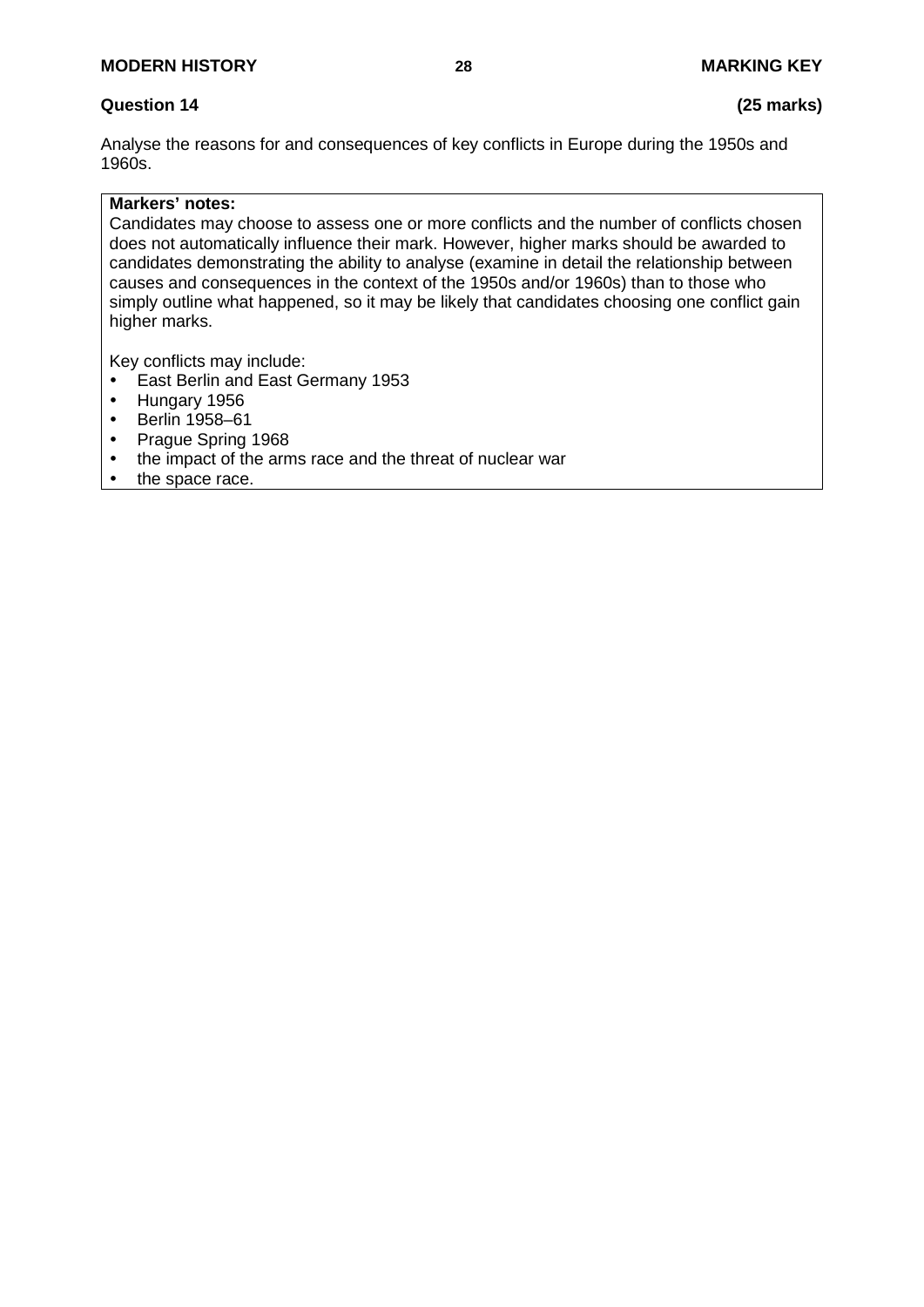#### **Elective 2: Australia's engagement with Asia**

# **Question 15 (25 marks)**

Evaluate the changing nature and consequences of Australia's cultural ties with Asia during the time period.

### **Markers' notes:**

In evaluating the changing nature of Australia's cultural ties, candidates should address the influence of cultural ties with Asia, including debates on Asian immigration, popular culture, travel, education, religion and make a judgement as to how these have changed during the time period.

Candidates may also address changing attitudes towards Japanese war brides; the acceptance of refugees from Asia; family reunions, skilled and business migration; the significant ideas of assimilation, multiculturalism, humanitarianism, asylum and exclusion as part of a broader look at Australia's cultural ties and the influence/impact they have had.

Assess the significance of one key idea of the time period.

#### **Markers' notes:**

Candidates need to assess the significance of their chosen idea to ensure higher marks. Candidates who write a narrative about an idea should score lower marks as they have not answered the entire question.

Candidates may choose one of the following significant ideas:

- assimilation
- multiculturalism
- humanitarianism
- asylum and exclusion
- forward defence
- communism
- decolonisation
- nationalism
- peace-keeping.

**Question 16 (25 marks)**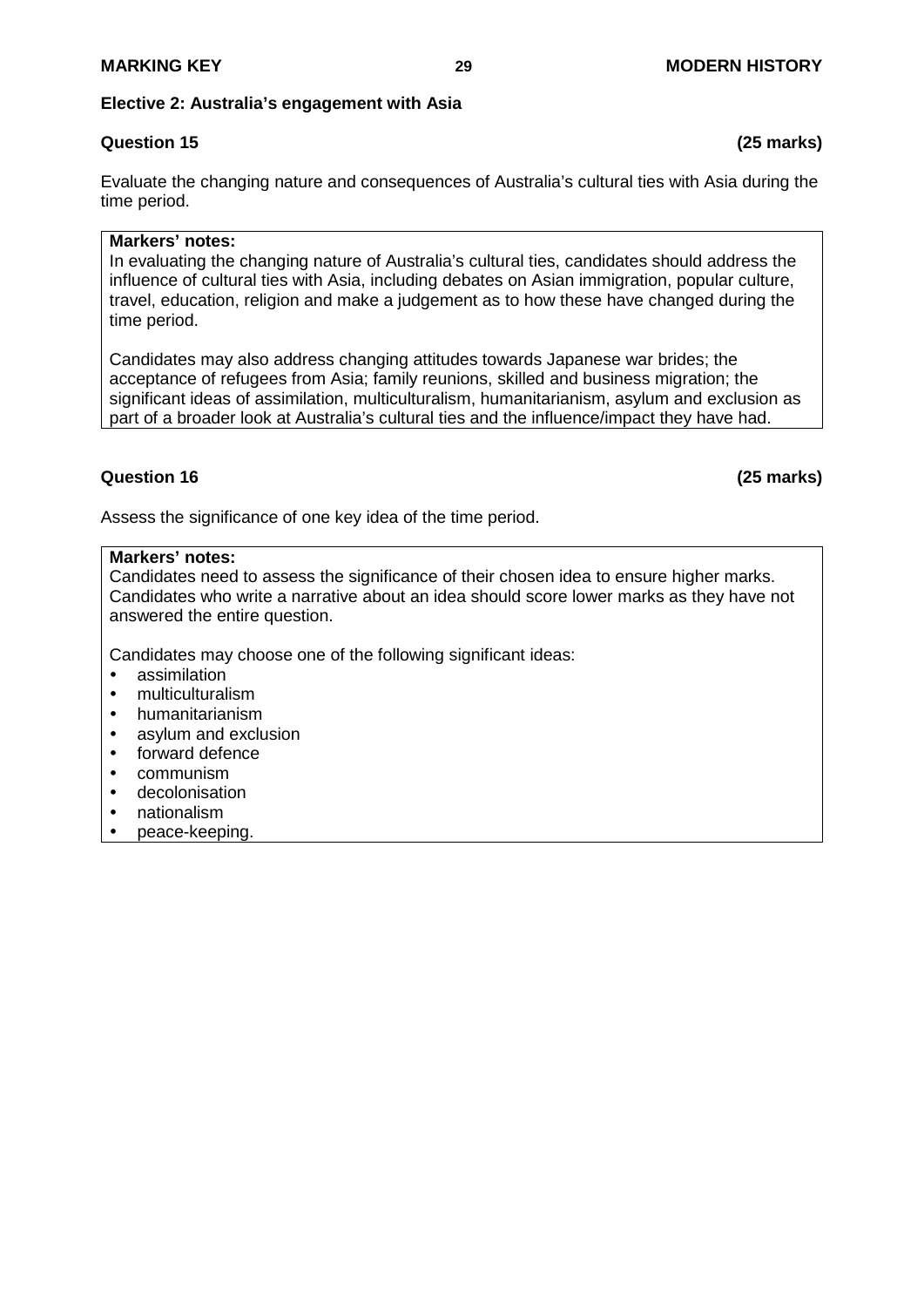# **Question 17 (25 marks)**

Analyse the nature and consequences of Australia's response to key conflicts in Asia during the 1950s and 1960s.

# **Markers' notes:**

Candidates may choose to assess one or more conflicts and the number of conflicts chosen does not automatically influence their mark. However, higher marks should be awarded to candidates demonstrating the ability to analyse (examine in detail the relationship between causes and consequences in the context of the 1950s and/or 1960s) than to those who simply outline what happened, so it may be likely that candidates choosing one conflict gain higher marks.

Key conflicts may include:

- the Korean War
- Indonesian claims for independence<br>• the Malay Crisis
- the Malay Crisis<br>• the Vietnam War
- the Vietnam War.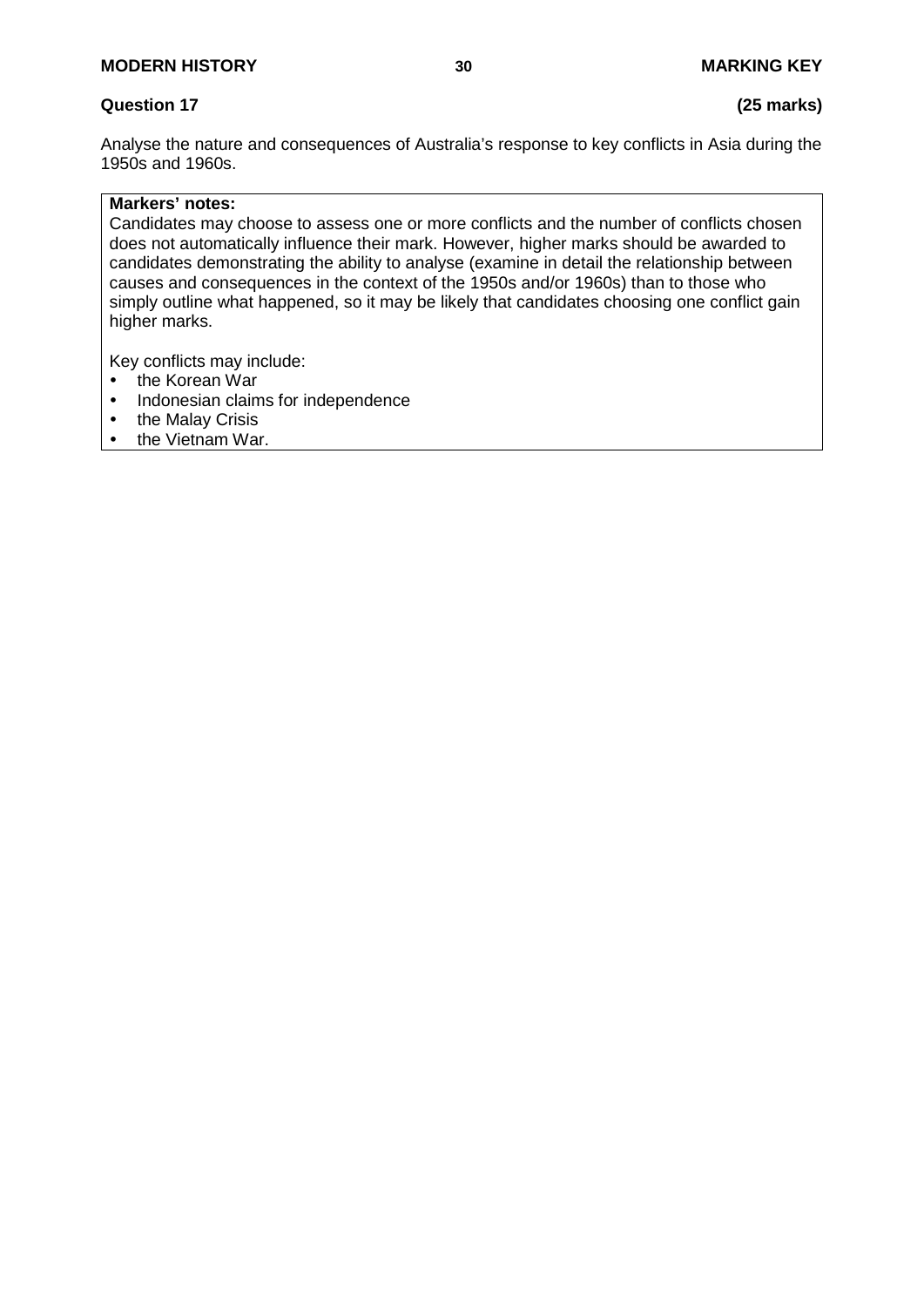### **Elective 3: The struggle for peace in the Middle East**

# **Question 18 (25 marks)**

Evaluate the changing nature and consequences of the role played by Britain in the Middle East over the time period.

### **Markers' notes:**

Candidates need to ensure that they address both nature and consequences to score highly.

Candidates may include:

- The central feature of Britain's role in the Middle East over the time period was its steady reduction in influence and economic significance dating from the latter stages of WWII from which time Britain was increasingly overshadowed by the United States in the Middle East.
- Dating from the Balfour Declaration of 1917 Britain had undertaken in principle to facilitate the establishment of a national home for the Jewish people in Palestine and while it held responsibility for the mandated territory of Palestine the international ramifications of the Palestine Arab–Israeli conflict created serious difficulties for British governments.
- British influence in Egypt and over the Suez Canal also came under increasing pressure with the revolution placing Nasser in power and then the Suez Canal crisis which followed the failure of the West to help finance the Aswan Dam.
- In the aftermath of Suez, British influence in the area steadily declined in the Middle East and the closure of the Suez Canal for several years caused economic problems for the British. In 1968 the British Government abandoned its east-of-Suez defence policy.
- With its military power in the region removed Britain was relegated to a secondary role in the Middle East and the British economy was also affected from time to time by OPEC oil blockades. By the 1990s the Middle East occupied a relatively lower place in British diplomatic preoccupations.

# **Question 19 (25 marks)**

Assess the significance of one key idea of the time period.

### **Markers' notes:**

Candidates need to assess the significance of their chosen idea to ensure higher marks. Candidates who write a narrative about an idea should score lower marks as they do not answer the entire question.

Key ideas may include:

- imperialism with particular reference to the changing role of the USA
- UK and USSR in the region during the period
- Zionism in the context of the establishment and expansionism of the Jewish homeland
- terrorism in particular as related to power struggles centred on the Palestinian question
- Arab nationalism both in the broader movement and in the specific context of the role of Egypt.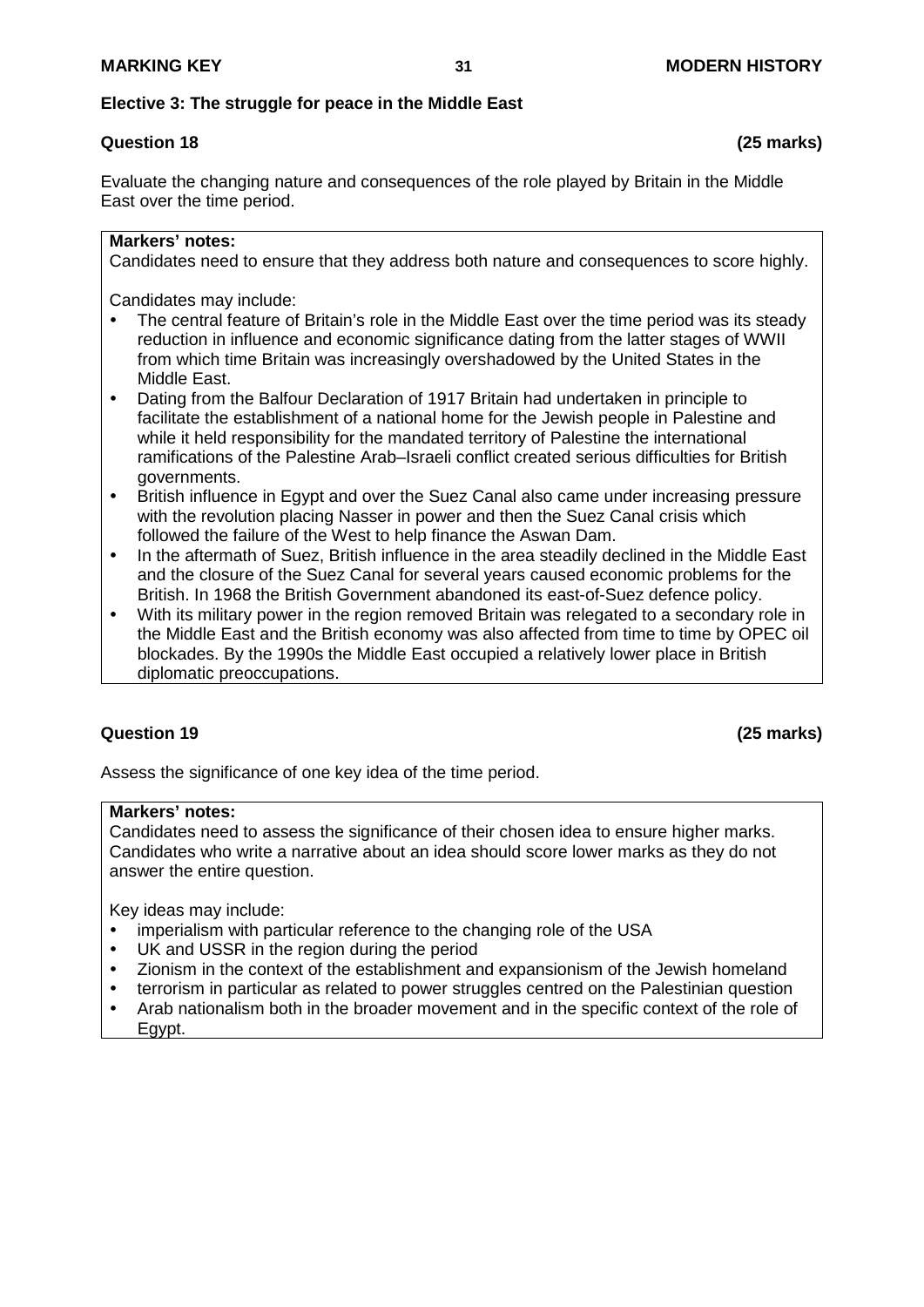# **Question 20 (25 marks)**

Analyse the reasons for and consequences of key conflicts in the Middle East during the 1950s and 1960s.

### **Markers' notes:**

Two key conflicts in the 1950s and 1960s between the Arabs and Israelis were the Suez War in 1956 and the Six Day War in 1967.

The origins of the Suez War:<br>• British shares in the Suez

- British shares in the Suez Canal Co and 1936 treaty with Egypt for British troops to be stationed in the Canal zone
- growing importance of Canal for oil in early 1950s
- Nasser coup in Egypt and British negotiations for new Canal agreement
- US-Soviet dispute influencing events in Egypt

Consequences:

- British influence in Middle East greatly weakened in the long-term
- Aswan Dam completed with Soviet assistance<br>• Suez Canal placed under UN control.
- Suez Canal placed under UN control.

The origins of the Six Day War:

- ongoing refusal of Egypt and other Arab countries to accept the existence of Israel
- formation of the PLO in 1963 and terrorist attacks against Israel
- political instability in Syria
- UN buffer force in Sinai withdrawn
- blockade on the Straits of Tiran
- in six days Israel had captured the Sinai, the Golan Heights, Gaza Strip and the West Bank.

Consequences:

• UN resolution in 1967 for the Israeli withdrawal of land gained in the Six Day War (Security Council Resolution 242) in return for peace agreements.